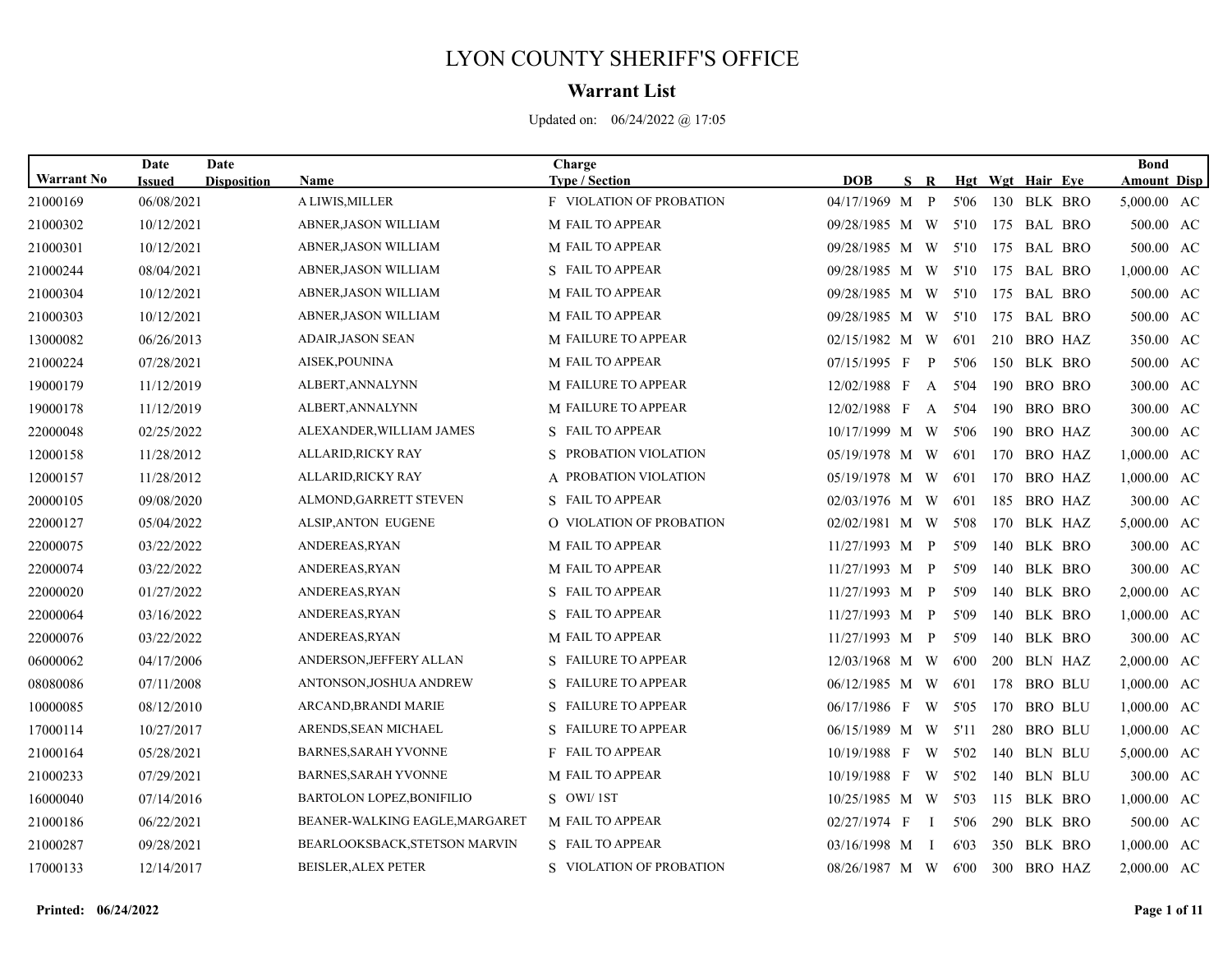| <b>Warrant No</b> | Date<br><b>Issued</b> | Date<br><b>Disposition</b> | <b>Name</b>                    | Charge<br><b>Type / Section</b>  | <b>DOB</b>                      | S R            |      |     | Hgt Wgt Hair Eye | <b>Bond</b><br><b>Amount Disp</b> |
|-------------------|-----------------------|----------------------------|--------------------------------|----------------------------------|---------------------------------|----------------|------|-----|------------------|-----------------------------------|
| 12000168          | 12/18/2012            |                            | <b>BENDER, JERRY WILLIAM</b>   | A FAILURE TO APPEAR              | 01/31/1960 M W                  |                | 5'10 |     | 220 GRY HAZ      | 1,000.00 AC                       |
| 22000138          | 05/19/2022            |                            | BLACKLANCE, WAYLON JASON       | S VIOLATION OF PROBATION         | 10/19/1989 M I                  |                | 6'01 |     | 170 BLK BRO      | 1,000.00 AC                       |
| 09009059          | 07/13/2009            |                            | <b>BLEDSOE, FRANK S</b>        | S FAILURE TO APPEAR              | $02/26/1963$ M B                |                | 6'02 | 225 | BLK BRO          | 2,000.00 AC                       |
| 07000005          | 01/11/2007            |                            | BOHLKE, DAVID MICHAEL          | S FAILURE TO APPEAR              | 05/03/1969 M W                  |                | 6'00 | 155 | <b>BRO BLU</b>   | 2,000.00 AC                       |
| 18000144          | 10/15/2018            |                            | <b>BOLAN,LISA MARIE</b>        | F CONTEMPT OF COURT              | $01/31/1979$ F W                |                | 5'04 | 175 | BLK GRN          | $0.00 \text{ AC}$                 |
| 19000143          | 09/04/2019            |                            | <b>BOOKER, JERMAINE</b>        | <b>F</b> FAIL TO APPEAR          | 11/24/1998 M                    | $\overline{B}$ | 5'05 | 135 | BLK BRO          | 0.00 AC                           |
| 18000167          | 12/10/2018            |                            | <b>BOZENTKO,KENT CARL</b>      | S FAIL TO APPEAR                 | 11/08/1977 M W                  |                | 5'10 | 213 | BRO BRO          | $0.00 \text{ AC}$                 |
| 20000124          | 10/13/2020            |                            | BURTON, DAVID ANTHONY JR       | F BURGLARY 3RD DEGREE            | 10/11/1991 M W                  |                | 6'03 | 250 | BRO BRO          | 5,000.00 AC                       |
| 21000007          | 01/07/2021            |                            | BURTON, DAVID ANTHONY JR       | <b>F</b> FAIL TO APPEAR          | 10/11/1991 M W                  |                | 6'03 | 250 | BRO BRO          | 1,000.00 AC                       |
| 21000267          | 09/10/2021            |                            | CARDENAS, JAY MICHEAL          | <b>Q VIOLATION OF PROBATION</b>  | 12/28/1999 M W                  |                | 6'01 | 240 | BLK BRO          | 5,000.00 AC                       |
| 08080038          | 03/25/2008            |                            | CHENEY, WILLIAM D              | <b>M FAILURE TO APPEAR</b>       | 11/19/1966 M W                  |                | 5'10 |     | 180 BAL HAZ      | 1,950.00 AC                       |
| 17000005          | 01/10/2017            |                            | CLARK, DAVID MILTON            | M PROVIDING FALSE IDENTIFICATION | 03/12/1979 M B                  |                | 6'05 | 230 | BLK BRO          | 1,000.00 AC                       |
| 17000104          | 10/04/2017            |                            | <b>CLEARY, DANIEL LEE</b>      | S VIOLATION OF PROBATION         | 02/13/1982 M W                  |                | 6'01 | 228 | BRO HAZ          | 1,000.00 AC                       |
| 14000090          | 10/14/2014            |                            | <b>CLOUDMAN, CORRINE ELSIE</b> | M CONSUMPTION IN PUBLIC/INTOX    | $05/02/1990$ F                  | — Г            | 5'07 | 190 | RED BRO          | 300.00 AC                         |
| 22000106          | 04/19/2022            |                            | <b>CLOW, JEREMY DILLON</b>     | S OWI-1ST OFFENSE                | 09/08/1995 M W                  |                | 5'11 | 199 | <b>BRO GRN</b>   | 1,000.00 AC                       |
| 18000017          | 01/31/2018            |                            | COCHRAN, WILLIAM MILLARD       | <b>F</b> VIOLATION OF PROBATION  | 04/24/1981 M W                  |                | 5'08 | 307 | BLK BRO          | 5,000.00 AC                       |
| 22000001          | 01/07/2022            |                            | COLIC, SENAD HUSO              | M ASSAULT-SIMPLE                 | 07/08/1998 M U                  |                | 5'09 | 210 | <b>BRO BRO</b>   | 300.00 AC                         |
| 10000136          | 11/18/2010            |                            | CONNOR, DANIELLE LYNN          | S FAILURE TO APPEAR              | 03/10/1988 F W                  |                | 5'04 | 158 | <b>BRO GRN</b>   | 2,000.00 AC                       |
| 19000167          | 10/23/2019            |                            | COOK, DARICE DIAMOND           | <b>M FAILURE TO APPEAR</b>       | 09/24/1991 F                    | $\bf{I}$       | 5'05 | 150 | RED BRO          | 500.00 AC                         |
| 19000166          | 10/23/2019            |                            | COOK, DARICE DIAMOND           | <b>M FAILURE TO APPEAR</b>       | 09/24/1991 F                    | — Г            | 5'05 | 150 | RED BRO          | 500.00 AC                         |
| 22000065          | 03/15/2022            |                            | CORONADO, JAJAY STATON         | S FAIL TO APPEAR                 | 08/25/1984 M W                  |                | 5'11 | 230 | BLK BRO          | 1,000.00 AC                       |
| 22000017          | 01/25/2022            |                            | COX, STEPHEN CHARLES           | M FAIL TO APPEAR                 | 12/01/1993 M W                  |                | 6'02 |     | 190 BLN BLU      | 300.00 AC                         |
| 22000016          | 01/25/2022            |                            | <b>COX, STEPHEN CHARLES</b>    | M FAIL TO APPEAR                 | 12/01/1993 M W                  |                | 6'02 | 190 | BLN BLU          | 300.00 AC                         |
| 17000139          | 12/18/2017            |                            | <b>CRANSTON, TRACI LEE</b>     | <b>F</b> VIOLATION OF PROBATION  | 03/21/1985 F W                  |                | 5'07 | 140 | BLN BLU          | 1,000.00 AC                       |
| 00002150          | 02/10/2000            |                            | DAVIS, BENJAMIN LORENZ         | <b>M FAILURE TO APPEAR</b>       | $04/08/1976$ M W                |                | 5'10 | 180 | BRO HAZ          | 310.00 AC                         |
| 22000043          | 02/22/2022            |                            | DAVIS, DONALD SCOTT            | S OWI-1ST OFFENSE                | 02/17/1965 M W                  |                | 5'08 | 150 | GRY BRO          | 1,000.00 AC                       |
| 22000045          | 02/25/2022            |                            | DAVIS, DONALD SCOTT            | M POSS OF DRUG PARAPHERNALIA     | 02/17/1965 M W                  |                | 5'08 | 150 | GRY BRO          | 300.00 AC                         |
| 12000136          | 10/15/2012            |                            | DAVIS, JACE DAVID              | M DOMESTIC ABUSE ASSAULT SIMPLE  | 07/06/1978 M W 5'10             |                |      |     | 186 BRO BLU      | 1,000.00 AC                       |
| 21000389          | 12/28/2021            |                            | DAVIS, JOHN ASHTON             | S FAIL TO APPEAR                 | 05/05/1999 M W 6'04 150 BRO HAZ |                |      |     |                  | 2,000.00 AC                       |
| 22000071          | 03/22/2022            |                            | DAVIS, JOHN ASHTON             | M FAIL TO APPEAR                 | 05/05/1999 M W                  |                | 6'04 |     | 150 BRO HAZ      | 300.00 AC                         |
| 22000073          | 03/22/2022            |                            | DAVIS, JOHN ASHTON             | M FAIL TO APPEAR                 | 05/05/1999 M W                  |                | 6'04 |     | 150 BRO HAZ      | 300.00 AC                         |
| 22000072          | 03/22/2022            |                            | DAVIS, JOHN ASHTON             | M FAIL TO APPEAR                 | 05/05/1999 M W 6'04             |                |      |     | 150 BRO HAZ      | 300.00 AC                         |
| 11000076          | 07/28/2011            |                            | DEGROOT, ZACHARY OTTO          | M FAILURE TO PAY FINANCIAL OBLIG | 03/31/1987 M W                  |                | 6'00 |     | 170 BLK BLU      | $1,000.00$ AC                     |
| 17000064          | 05/30/2017            |                            | DENG, DENG AKOK                | S VIOLATION OF PROBATION         | 07/15/1992 M B                  |                | 6'02 |     | 195 BLK BRO      | 1,000.00 AC                       |
| 22000123          | 04/29/2022            |                            | DEPASS, ARTHUR BENJAMIN JR     | <b>F</b> VIOLATION OF PROBATION  | 11/24/1966 M B 6'01 245 BLK BRO |                |      |     |                  | 5,000.00 AC                       |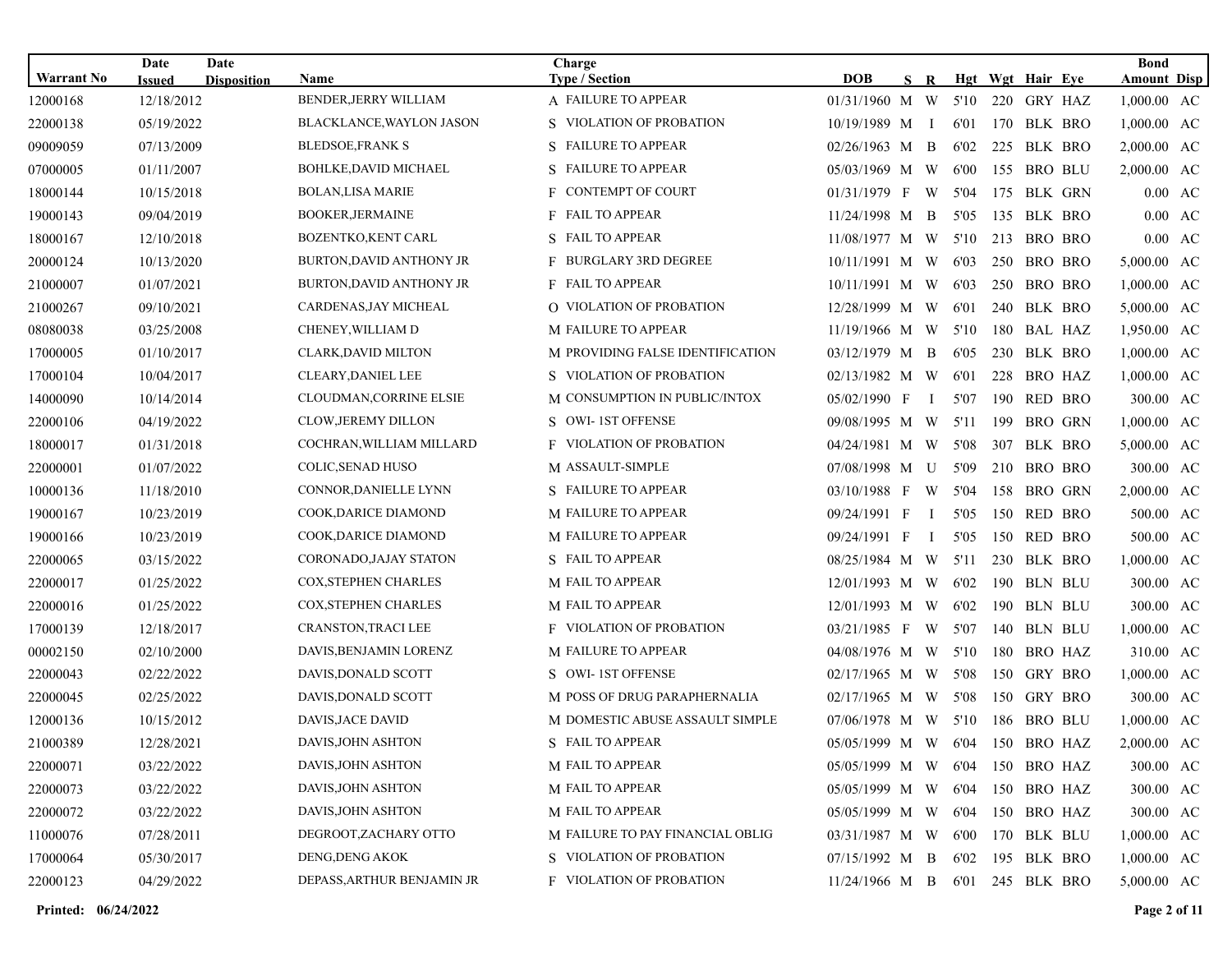| <b>Warrant No</b> | Date                        | Date               |                                               | Charge                                       | <b>DOB</b>                      |     |      |     |                                 |            | <b>Bond</b>                             |    |
|-------------------|-----------------------------|--------------------|-----------------------------------------------|----------------------------------------------|---------------------------------|-----|------|-----|---------------------------------|------------|-----------------------------------------|----|
| 15000008          | <b>Issued</b><br>01/08/2015 | <b>Disposition</b> | <b>Name</b><br>DESCHEUQUETTE, CHRISTOPHER LEE | <b>Type / Section</b><br>M CONTEMPT OF COURT | 03/27/1983 M I                  | S R | 6'00 |     | Hgt Wgt Hair Eye<br>175 BLK BRO |            | <b>Amount Disp</b><br>$0.00 \text{ AC}$ |    |
| 20000072          | 07/08/2020                  |                    | DESMET, JACOB JAMES                           | S FAIL TO APPEAR                             | 02/28/1982 M W                  |     | 5'10 |     | 225 BLN BLU                     |            | 1,000.00 AC                             |    |
|                   |                             |                    | DESMET, JED FRANCIS                           | O VIOLATION OF PROBATION                     |                                 |     |      |     |                                 |            |                                         |    |
| 22000155          | 06/17/2022                  |                    |                                               |                                              | 12/23/1983 M W                  |     | 5'09 | 290 | BRO HAZ                         |            | 1,000.00 AC                             |    |
| 04000012          | 01/28/2004                  |                    | DITMARSON, MARK GABRIEL                       | S FAILURE TO APPEAR                          | 08/24/1982 M W                  |     | 6'02 | 160 | BRO BRO                         |            | 2,000.00 AC                             |    |
| 21000311          | 10/12/2021                  |                    | DIXON, DAVID ALLEN                            | A FAIL TO APPEAR                             | 09/07/1971 M W                  |     | 6'01 | 190 | <b>BRO BLU</b>                  |            | $0.00 \text{ AC}$                       |    |
| 21000310          | 10/12/2021                  |                    | DIXON, DAVID ALLEN                            | <b>F</b> FAIL TO APPEAR                      | 09/07/1971 M W                  |     | 6'01 | 190 | <b>BRO BLU</b>                  |            | 0.00 AC                                 |    |
| 21000318          | 10/19/2021                  |                    | DIXON, DAVID ALLEN                            | O VIOLATION OF PROBATION                     | 09/07/1971 M W                  |     | 6'01 | 190 | <b>BRO BLU</b>                  |            | 2,500.00 AC                             |    |
| 09009022          | 03/26/2009                  |                    | DOMINGUEZ, DANIEL CRUZ                        | S FAILURE TO APPEAR                          | 07/21/1986 M W                  |     | $\,$ |     | <b>BLK BRO</b>                  |            | 1,000.00 AC                             |    |
| 22000089          | 03/29/2022                  |                    | DONALDSON, TREVA DENISE                       | S FAIL TO APPEAR                             | 07/27/1971 F                    | W   | 5'06 | 138 | <b>BLN GRN</b>                  |            | 1,000.00 AC                             |    |
| 22000115          | 04/26/2022                  |                    | DONALDSON, TREVA DENISE                       | M FAIL TO APPEAR                             | 07/27/1971 F                    | W   | 5'06 | 138 | BLN GRN                         |            | 300.00 AC                               |    |
| 13000058          | 05/14/2013                  |                    | DOYLE, JOSEPH A                               | <b>M FAILURE TO APPEAR</b>                   | 08/19/1976 M W                  |     | 6'04 | 175 | BRO HAZ                         |            | 200.00 AC                               |    |
| 02000086          | 01/28/2002                  |                    | DREYER, MICHAEL LEE                           | S FAILURE TO APPEAR                          | 07/13/1954 M W                  |     | 5'06 | 145 | BLN BLU                         |            | 1,950.00 AC                             |    |
| 21000117          | 04/28/2021                  |                    | DUBRAY, MARVIN SETH                           | M FAIL TO APPEAR                             | $04/17/1984$ M I                |     | 6'00 |     | 250 BLK BRO                     |            | 300.00 AC                               |    |
| 21000113          | 04/28/2021                  |                    | <b>DUBRAY, MARVIN SETH</b>                    | M FAIL TO APPEAR                             | 04/17/1984 M I                  |     | 6'00 |     | 250 BLK BRO                     |            | 300.00 AC                               |    |
| 21000112          | 04/28/2021                  |                    | DUBRAY,MARVIN SETH                            | <b>M FAIL TO APPEAR</b>                      | 04/17/1984 M I                  |     | 6'00 |     | 250 BLK BRO                     |            | 300.00 AC                               |    |
| 13000059          | 05/10/2013                  |                    | DUKE,CLAY MICHAEL                             | <b>M FAILURE TO APPEAR</b>                   | 12/30/1982 M W                  |     | 6'00 | 195 | <b>BLN BLU</b>                  |            | 200.00 AC                               |    |
| 10000066          | 07/06/2010                  |                    | EHLEN, JAMES GLENN                            | S PROBATION VIOLATION                        | 02/13/1963 M W                  |     | 5'11 | 180 | BRO GRN                         |            | $0.00 \text{ AC}$                       |    |
| 22000099          | 04/12/2022                  |                    | ELLINGSON, ANGEL LEE                          | <b>F</b> VIOLATION OF PROBATION              | 12/29/1979 F W                  |     | 5'05 | 135 | BRO BRO                         |            | 1,000.00 AC                             |    |
| 02000087          | 05/13/2002                  |                    | ELY, MELISSA LYNN                             | <b>M FAILURE TO APPEAR</b>                   | 07/09/1971 F                    |     | 0'00 |     |                                 |            | 500.00 AC                               |    |
| 08080016          | 02/11/2008                  |                    | ENRIGHT, DONALD CURT JR.                      | <b>F</b> FAILURE TO APPEAR                   | 05/02/1983 M W                  |     | 5'04 |     | 210 BRO BLU                     |            | 10,000.00 AC                            |    |
| 14000095          | 10/28/2014                  |                    | ESCOBEDO, ALEJANDRO                           | F SEXUAL ABUSE IN THE 3RD DEGREE             | 04/24/1982 M W                  |     | 5'05 |     | 150 BLK BRO                     |            | 10,000.00 AC                            |    |
| 14000094          | 10/28/2014                  |                    | ESCOBEDO, ALEJANDRO                           | F SEXUAL ABUSE IN THE 3RD DEGREE             | 04/24/1982 M W                  |     | 5'05 |     | 150 BLK BRO                     |            | 10,000.00 AC                            |    |
| 14000096          | 10/28/2014                  |                    | ESCOBEDO, ALEJANDRO                           | M DOMESTIC ABUSE ASSAULT SIMPLE              | 04/24/1982 M W                  |     | 5'05 |     | 150 BLK BRO                     |            | 1,500.00                                | AC |
| 19000025          | 01/18/2019                  |                    | ESPINOZA PEREZ, BLAS                          | S DOMESTIC ASSLT-BODILY INJRY-1S             | 09/26/1966 M W                  |     | 5'10 |     | 176 BAL BRO                     |            | 1,000.00 AC                             |    |
| 21000114          | 04/28/2021                  |                    | EVANS, JACQUELINE AEREOVENUS                  | M FAIL TO APPEAR                             | 08/20/1992 F                    | B   | 5'09 | 175 | BLK BRO                         |            | 300.00 AC                               |    |
| 99000015          | 09/24/1999                  |                    | <b>FABER, SHANE WILLIAM</b>                   | S CONTEMPT OF COURT                          | 03/08/1977 M W                  |     | 5'10 |     | 160 BLN HAZ                     |            | $0.00 \text{ AC}$                       |    |
| 13002090          | 04/05/2002                  |                    | <b>FABER, SHANE WILLIAM</b>                   | S CONTEMPT-REFUSAL                           | 03/08/1977 M W                  |     | 5'10 | 160 | BLN HAZ                         |            | 1,950.00 AC                             |    |
| 04000074          | 03/04/2004                  |                    | FITZGERALD, SEAN CASEY                        | S FAILURE TO APPEAR                          | 07/10/1979 M W 5'09             |     |      | 225 | BRO HAZ                         |            | 4,000.00 AC                             |    |
| 22000039          | 02/15/2022                  |                    | FODNESS, TROY JAMES                           | S VIOLATION OF PROBATION                     | 01/14/1965 M W 6'05 190 BRO BRO |     |      |     |                                 |            | $1,000.00$ AC                           |    |
| 10000057          | 05/25/2010                  |                    | FOGELQUIST,CODY DALE                          | M THEFT IN THE 5TH DEGREE                    | 05/21/1991 M W                  |     |      |     |                                 |            | 300.00 AC                               |    |
| 20000146          | 10/26/2020                  |                    | FREEMAN, CHRISTOPHER RAY                      | M FRAUDULENT USE OF REGISTRATION             | 10/02/1992 M W 6'03             |     |      |     | 195 BRO GRN                     |            | 300.00 AC                               |    |
| 20000145          | 10/26/2020                  |                    | FREEMAN, CHRISTOPHER RAY                      | M POSS OF DRUG PARAPHERNALIA                 | 10/02/1992 M W 6'03             |     |      |     | 195 BRO GRN                     |            | 300.00 AC                               |    |
| 20000144          | 10/26/2020                  |                    | FREEMAN, CHRISTOPHER RAY                      | A THEFT 3RD DEGREE>\$750<\$1500              | 10/02/1992 M W 6'03             |     |      |     | 195 BRO GRN                     |            | 2,000.00 AC                             |    |
| 05000175          | 12/01/2005                  |                    | FREEMAN, TYLER A                              | M Theft by Check                             | 03/03/1986 M W 6'00             |     |      | 175 |                                 | <b>BRO</b> | 2,500.00 AC                             |    |
| 22000015          | 01/25/2022                  |                    | GARCIA GARCIA, MIGUEL ANGEL                   | M FAIL TO APPEAR                             | 05/10/1995 M W 5'07             |     |      |     | 160 BRO BLK                     |            | 500.00 AC                               |    |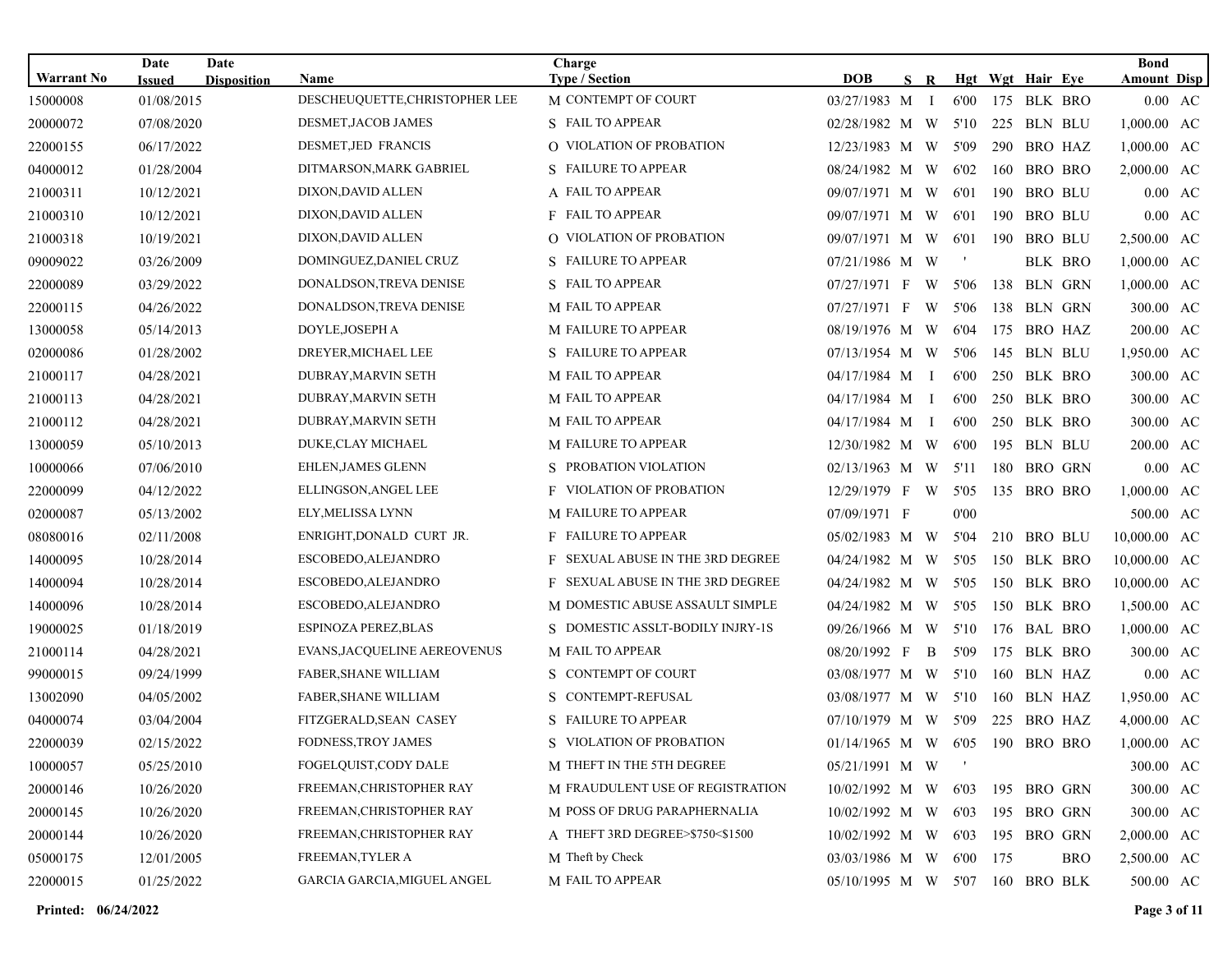|                   | Date          | Date               |                              | Charge                           |                                 |    |   |      |     |                  | <b>Bond</b>        |  |
|-------------------|---------------|--------------------|------------------------------|----------------------------------|---------------------------------|----|---|------|-----|------------------|--------------------|--|
| <b>Warrant No</b> | <b>Issued</b> | <b>Disposition</b> | <b>Name</b>                  | <b>Type / Section</b>            | DOB                             | S. | R |      |     | Hgt Wgt Hair Eye | <b>Amount Disp</b> |  |
| 22000118          | 04/26/2022    |                    | <b>GARDNER, JOHNNY HUE</b>   | M FAIL TO APPEAR                 | 07/26/1970 M W                  |    |   | 6'00 |     | 230 GRY BLU      | 300.00 AC          |  |
| 22000117          | 04/26/2022    |                    | <b>GARDNER, JOHNNY HUE</b>   | M FAIL TO APPEAR                 | 07/26/1970 M W                  |    |   | 6'00 |     | 230 GRY BLU      | 300.00 AC          |  |
| 22000088          | 03/29/2022    |                    | <b>GARDNER, JOHNNY HUE</b>   | S FAIL TO APPEAR                 | 07/26/1970 M W                  |    |   | 6'00 | 230 | GRY BLU          | 1,000.00 AC        |  |
| 22000116          | 04/26/2022    |                    | <b>GARDNER, JOHNNY HUE</b>   | M FAIL TO APPEAR                 | 07/26/1970 M W                  |    |   | 6'00 |     | 230 GRY BLU      | 300.00 AC          |  |
| 22000012          | 01/18/2022    |                    | <b>GARNICA, JOSE LUIS JR</b> | F FAIL TO APPEAR                 | 08/14/2002 M W                  |    |   | 5'06 | 140 | <b>BLK BRO</b>   | 25,000.00 AC       |  |
| 20000033          | 03/10/2020    |                    | GARRETT, BENJAMIN JACOB      | S FAIL TO APPEAR                 | 03/09/1995 M W                  |    |   | 5'09 | 160 | <b>BRO GRN</b>   | 300.00 AC          |  |
| 07000146          | 10/11/2007    |                    | GARRETT, GURNEY LEE          | S PROBATION VIOLATION            | 02/26/1952 M W                  |    |   | 5'09 | 128 |                  | 5,000.00 AC        |  |
| 05000186          | 12/29/2005    |                    | <b>GARTON, DANIEL ROBERT</b> | S FAILURE TO APPEAR              | 09/19/1968 M W                  |    |   | 5'11 | 186 | BRO HAZ          | 1,950.00 AC        |  |
| 21000272          | 09/14/2021    |                    | <b>GARZA, NICHOLAS JARED</b> | M FAIL TO APPEAR                 | 06/30/1991 M W                  |    |   | 5'07 |     | 165 BLK BRO      | 500.00 AC          |  |
| 21000271          | 09/14/2021    |                    | <b>GARZA, NICHOLAS JARED</b> | M FAIL TO APPEAR                 | 06/30/1991 M                    |    | W | 5'07 | 165 | BLK BRO          | 500.00 AC          |  |
| 08080117          | 09/10/2008    |                    | GILBERT, MARISSA ANN         | M VIOLATION OF PROTECTION ORDER  | 10/25/1989 F W                  |    |   | 5'02 | 125 | BRO HAZ          | 2,500.00 AC        |  |
| 08080116          | 09/10/2008    |                    | GILBERT, MARISSA ANN         | M VIOLATION OF PROTECTION ORDER  | 10/25/1989 F W                  |    |   | 5'02 | 125 | BRO HAZ          | 1,000.00 AC        |  |
| 03000037          | 03/05/2003    |                    | <b>GOMEZ, JORGE LUIS</b>     | S FAILURE TO APPEAR              | 06/20/1972 M                    |    |   | 0'00 |     |                  | 1,950.00 AC        |  |
| 07000155          | 10/29/2007    |                    | GOODLETT, THERESA CHRISTINE  | A FAILURE TO APPEAR              | $05/15/1954$ F                  |    | B |      |     |                  | 2,000.00 AC        |  |
| 21000289          | 09/29/2021    |                    | <b>GORDON, RAYSHUN A</b>     | S FAIL TO APPEAR                 | 11/25/1998 M B                  |    |   | 6'03 |     | 210 BLK BRO      | 1,000.00 AC        |  |
| 21000400          | 12/28/2021    |                    | <b>GORDON, RAYSHUN A</b>     | <b>M FAIL TO APPEAR</b>          | 11/25/1998 M B                  |    |   | 6'03 |     | 210 BLK BRO      | 300.00 AC          |  |
| 21000402          | 12/28/2021    |                    | <b>GORDON, RAYSHUN A</b>     | M FAIL TO APPEAR                 | 11/25/1998 M B                  |    |   | 6'03 |     | 210 BLK BRO      | 300.00 AC          |  |
| 21000401          | 12/28/2021    |                    | GORDON, RAYSHUN A            | M FAIL TO APPEAR                 | 11/25/1998 M B                  |    |   | 6'03 |     | 210 BLK BRO      | 300.00 AC          |  |
| 22000100          | 04/12/2022    |                    | <b>HANSEN, DUSTIN LEROY</b>  | A VIOLATION OF PROBATION         | 02/06/1985 M W                  |    |   | 5'10 |     | 210 BLK BRO      | 2,000.00 AC        |  |
| 96000002          | 05/24/1996    |                    | HARRIS, JANET MARIE          | S FAILURE TO APPEAR              | 06/16/1958 F W                  |    |   | 5'06 | 139 | <b>BLN BRO</b>   | 1,300.00 AC        |  |
| 21000278          | 09/15/2021    |                    | HAUGEN, CHRISTOPHER LEE      | S FAIL TO APPEAR                 | 09/10/1986 M W                  |    |   | 6'00 | 220 | BLN HAZ          | 1,000.00 AC        |  |
| 21000268          | 09/14/2021    |                    | HAUGEN,CHRISTOPHER LEE       | <b>M FAIL TO APPEAR</b>          | 09/10/1986 M W                  |    |   | 6'00 |     | 220 BLN HAZ      | 500.00 AC          |  |
| 05000160          | 11/10/2005    |                    | <b>HAUGEN, NATALIE N</b>     | M Theft by Check                 | 05/24/1984 F                    |    |   |      |     |                  | 325.00 AC          |  |
| 05000159          | 11/09/2005    |                    | HAUGEN,NATALIE N             | M Theft by Check                 | 05/24/1984 F                    |    |   |      |     |                  | 325.00 AC          |  |
| 21000030          | 01/27/2021    |                    | HAYS, WILLIAM LOUIS          | <b>M FAIL TO APPEAR</b>          | $10/01/1985$ M W                |    |   | 5'09 | 183 | BRO BRO          | 300.00 AC          |  |
| 21000029          | 01/27/2021    |                    | HAYS, WILLIAM LOUIS          | M FAIL TO APPEAR                 | 10/01/1985 M W                  |    |   | 5'09 | 183 | <b>BRO BRO</b>   | 300.00 AC          |  |
| 20000182          | 12/15/2020    |                    | HAYS, WILLIAM LOUIS          | A FAIL TO APPEAR                 | 10/01/1985 M W                  |    |   | 5'09 | 183 | <b>BRO BRO</b>   | 2,500.00 AC        |  |
| 10000129          | 11/03/2010    |                    | HEARD, JESSY DEAN            | S PROBATION VIOLATION            | 04/12/1980 M W                  |    |   | 5'08 | 170 | <b>BRO BRO</b>   | 2,500.00 AC        |  |
| 07000144          | 10/05/2007    |                    | HEDDENS, DANIEL BILLMIER     | S CONTEMPT-REFUSAL               | 09/22/1988 M W 5'08 150 BRO HAZ |    |   |      |     |                  | 1,000.00 AC        |  |
| 07000148          | 10/11/2007    |                    | HEFFELE, CLIFFORD LEWIS      | M PROBATION VIOLATION            | 06/28/1974 M W 6'00             |    |   |      |     | 240 BRO GRN      | 1,000.00 AC        |  |
| 22000026          | 02/09/2022    |                    | HESS, SHEILA MARIE           | S VIOLATION OF PROBATION         | 05/07/1967 F W 5'09             |    |   |      |     | 145 BRO BLU      | $1,000.00$ AC      |  |
| 22000004          | 01/10/2022    |                    | HESS, SHEILA MARIE           | S CONTEMPT-RESIST COURT ORDER    | 05/07/1967 F W 5'09             |    |   |      |     | 145 BRO BLU      | $0.00 \text{ AC}$  |  |
| 04000169          | 09/15/2004    |                    | HIGHROCK, SIDNEY FRANK       | M FAILURE TO PAY FINANCIAL OBLIG | $02/21/1962$ M I                |    |   | 5'06 |     | 150 BLK BRO      | 1,950.00 AC        |  |
| 07000022          | 02/26/2007    |                    | HITZELBERGER, TODD LEE       | PROBATION VIOLATION              | 07/27/1963 M W 5'08             |    |   |      |     | 155 BLK BRO      | 6,500.00 AC        |  |
| 08080033          | 03/17/2008    |                    | HITZELBERGER, TODD LEE       | M CONTEMPT-REFUSAL               | 07/27/1963 M W 5'08 155 BLK BRO |    |   |      |     |                  | 1,000.00 AC        |  |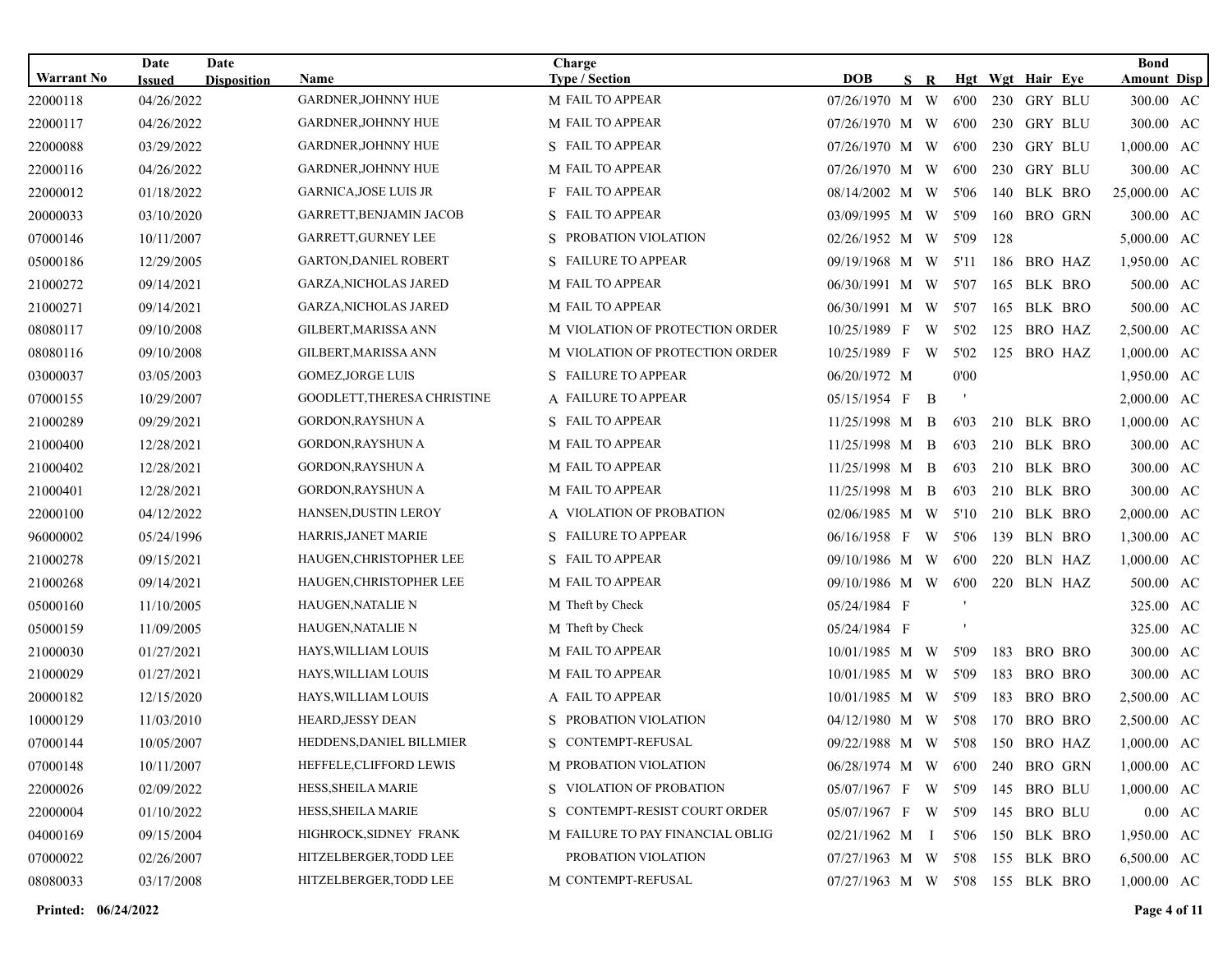|                               | Date          | Date               |                                   | Charge                                             |                                 |    |                |      |            |                                 |         | <b>Bond</b>        |                   |
|-------------------------------|---------------|--------------------|-----------------------------------|----------------------------------------------------|---------------------------------|----|----------------|------|------------|---------------------------------|---------|--------------------|-------------------|
| <b>Warrant No</b><br>20000069 | <b>Issued</b> | <b>Disposition</b> | <b>Name</b><br>HOLTZ, BRANDON LEE | <b>Type / Section</b><br>M THEFT IN THE 5TH DEGREE | DOB                             | S. | $\mathbf R$    | 6'00 |            | Hgt Wgt Hair Eye<br>180 BLK BRO |         | <b>Amount Disp</b> |                   |
|                               | 07/07/2020    |                    |                                   |                                                    | 11/16/1994 M                    |    | $\overline{B}$ |      |            |                                 |         | 500.00 AC          |                   |
| 18000052                      | 04/16/2018    |                    | HORSE,FEATHER CHANNUPA            | <b>M FAILURE TO APPEAR</b>                         | 09/11/1988 F                    |    | $\bf{I}$       | 5'05 |            | 210 BLK BRO                     |         | 500.00 AC          |                   |
| 17000136                      | 12/15/2017    |                    | HORSE, FEATHER CHANNUPA           | S FAILURE TO APPEAR                                | 09/11/1988 F                    |    | <sup>1</sup>   | 5'05 |            | 210 BLK BRO                     |         | 1,000.00 AC        |                   |
| 19000038                      | 02/13/2019    |                    | HUFFEY, JESSICA JUNE              | M FAIL TO APPEAR                                   | 09/28/1986 F W                  |    |                | 5'06 |            | 130 BRO HAZ                     |         | 300.00 AC          |                   |
| 19000037                      | 02/12/2019    |                    | HUFFEY, JESSICA JUNE              | M FAIL TO APPEAR                                   | 09/28/1986 F W                  |    |                | 5'06 |            | 130 BRO HAZ                     |         | 300.00 AC          |                   |
| 20000035                      | 03/16/2020    |                    | <b>IVERY, JERMAINE</b>            | <b>F THEFT IN THE 1ST DEGREE</b>                   | 11/23/1975 M B                  |    |                | 5'07 |            | 175 BLK BRO                     |         | 15,000.00 AC       |                   |
| 09009036                      | 05/12/2009    |                    | JARROTT, LAURIE                   | <b>M THEFT</b>                                     | 02/05/1967 F W                  |    |                |      |            |                                 |         | 300.00 AC          |                   |
| 19000101                      | 06/25/2019    |                    | <b>JULLIAN, BRANDON DOUGLAS</b>   | S FAIL TO APPEAR                                   | $06/02/1986$ M W                |    |                | 6'02 | <b>200</b> |                                 | BLN BLU | 1,000.00 AC        |                   |
| 19000197                      | 12/10/2019    |                    | JULLIAN,BRANDON DOUGLAS           | M FAILURE TO APPEAR                                | 06/02/1986 M W                  |    |                | 6'02 |            | 200 BLN BLU                     |         | 500.00 AC          |                   |
| 11000009                      | 08/06/2010    |                    | <b>JUNO, JASON LEE</b>            | PROBATION VIOLATION                                | 08/17/1979 M W                  |    |                | 5'05 | 130        | BRO BLU                         |         | $0.00 \text{ AC}$  |                   |
| 21000339                      | 11/02/2021    |                    | KARUO,KICKPACK                    | M FAIL TO APPEAR                                   | $01/15/1990$ M A                |    |                | 5'04 |            | 130 BLK BRO                     |         | 500.00 AC          |                   |
| 22000149                      | 06/01/2022    |                    | KEEN, ALEU ARKANGELO              | <b>F</b> VIOLATION OF PROBATION                    | 12/25/2001 M B                  |    |                | 6'00 | 170        | BLK BRO                         |         | 1,000.00 AC        |                   |
| 22000137                      | 05/19/2022    |                    | <b>KELLER, DAWSON WADE</b>        | A VIOLATION OF PROBATION                           | 07/07/1999 M W                  |    |                | 5'10 |            | 170 BLK BRO                     |         | 2,000.00 AC        |                   |
| 22000002                      | 01/07/2022    |                    | <b>KESEROVIC, ADMIR</b>           | M ASSAULT-SIMPLE                                   | 03/23/1998 M U                  |    |                | 5'08 | 320        | <b>BRO BRO</b>                  |         | 300.00 AC          |                   |
| 96000003                      | 11/12/1996    |                    | KESSINGER,RANDALL ERIC            | S FAILURE TO APPEAR                                | 01/06/1967 M W                  |    |                | 6'01 |            | 160 BRO GRN                     |         | 650.00 AC          |                   |
| 10000021                      | 02/12/2010    |                    | KING,ANGELA LYNN                  | S FAILURE TO PAY FINANCIAL OBLIG                   | $01/30/1974$ F                  |    | W              | 5'08 | 150        | <b>BLN HAZ</b>                  |         | 1,000.00 AC        |                   |
| 06000113                      | 08/03/2006    | 09/19/2014         | KING, RYAN FRANCIS                | T PROBATION VIOLATION                              | 04/12/1984 M W                  |    |                | 6'00 |            | 160 BLK HAZ                     |         | $0.00 \text{ AC}$  |                   |
| 04000140                      | 07/30/2004    |                    | KINNEY, JOSEPH EUGENE             | M FRADULENT PRACTICES - 5TH                        |                                 | M  |                |      |            |                                 |         | 325.00 AC          |                   |
| 07000054                      | 05/16/2007    |                    | KUHNERT, DAVID JAMES              | M INTERFERENCE WITH OFFICAL ACTS                   | 08/13/1969 M                    |    | W              | 5'09 | 160        |                                 | BRO HAZ | 325.00 AC          |                   |
| 07000053                      | 05/16/2007    |                    | KUHNERT, DAVID JAMES              | M DRIVING WITHOUT LICENSE                          | 08/13/1969 M W                  |    |                | 5'09 | 160        | BRO HAZ                         |         | 325.00 AC          |                   |
| 06000003                      | 01/04/2006    |                    | KUHNERT, DAVID JAMES              | M POSS OF DRUG PARAPHERNALIA                       | 08/13/1969 M W                  |    |                | 5'09 | 160        |                                 | BRO HAZ | 1,000.00 AC        |                   |
| 07000052                      | 05/16/2007    |                    | KUHNERT, DAVID JAMES              | <b>M CARELESS DRIVING</b>                          | 08/13/1969 M W                  |    |                | 5'09 | 160        | BRO HAZ                         |         | 325.00 AC          |                   |
| 07000055                      | 05/16/2007    |                    | KUHNERT, DAVID JAMES              | M PARKING ORDINANCE                                | 08/13/1969 M W                  |    |                | 5'09 | 160        |                                 | BRO HAZ | 325.00 AC          |                   |
| 22000131                      | 05/10/2022    |                    | KUSLER, CHRISTOPHER DON           | M FAIL TO APPEAR                                   | 04/18/1983 M W                  |    |                | 6'04 | 195        | RED BLU                         |         | 500.00 AC          |                   |
| 22000144                      | 05/24/2022    |                    | LAGG, MICHAEL RYAN                | A FAIL TO APPEAR                                   | $01/12/1992$ M B                |    |                | 6'02 | 190        |                                 | BLK BRO | 500.00 AC          |                   |
| 22000148                      | 05/26/2022    |                    | LAROCQUE, KRISTINA MARIE          | F FAIL TO APPEAR                                   | $01/10/1978$ F W                |    |                | 5'10 | 135        | <b>BRO BLU</b>                  |         | 5,000.00 AC        |                   |
| 21000382                      | 12/22/2021    |                    | LARSEN, JEREMY JAMES              | A CONTEMPT-ANY OTHER ACT                           | 09/11/1991 M W                  |    |                | 5'04 | 110        | <b>BLN BLU</b>                  |         | $0.00 \text{ AC}$  |                   |
| 22000019                      | 01/27/2022    |                    | LARSEN, JEREMY JAMES              | A VIOLATION OF PROBATION                           | 09/11/1991 M W 5'04             |    |                |      |            | 110 BLN BLU                     |         | 1,000.00 AC        |                   |
| 21000157                      | 05/25/2021    |                    | LARSON, WANBLI MATO               | M FAIL TO APPEAR                                   | 10/30/1987 M W 5'11 185 BRO BRO |    |                |      |            |                                 |         | 500.00 AC          |                   |
| 21000156                      | 05/26/2021    |                    | LARSON, WANBLI MATO               | S FAIL TO APPEAR                                   | 10/30/1987 M W 5'11             |    |                |      |            | 185 BRO BRO                     |         | $1,000.00$ AC      |                   |
| 98000015                      | 09/03/1998    |                    | LEBEAU, STANLEY ISAAC             | S DRIVING WITHOUT LICENSE                          | 03/18/1967 M I 5'11             |    |                |      |            | 150 BLK BRO                     |         | 650.00 AC          |                   |
| 11000085                      | 08/12/2011    |                    | LECONTE, HEATHER MARIE            | A PROBATION VIOLATION                              | 10/22/1990 F W 5'05             |    |                |      |            | 170 BLK BRO                     |         | 2,000.00 AC        |                   |
| 11000082                      | 07/05/2011    |                    | LECONTE, HEATHER MARIE            | A FAIL TO APPEAR                                   | 10/22/1990 F W 5'05             |    |                |      |            | 170 BLK BRO                     |         |                    | $0.00 \text{ AC}$ |
| 16000006                      | 02/08/2016    |                    | LECONTE, MATTHEW LEE              | A PROBATION VIOLATION                              | 08/20/1989 M W 5'11             |    |                |      |            | 142 RED BLU                     |         | 5,000.00 AC        |                   |
| 17000054                      | 04/25/2017    |                    | LEFTHANDBULL, ROBIN VERNON        | M THEFT IN THE 5TH DEGREE                          | 07/13/1981 M I 6'00 220 BLK BRO |    |                |      |            |                                 |         | 300.00 AC          |                   |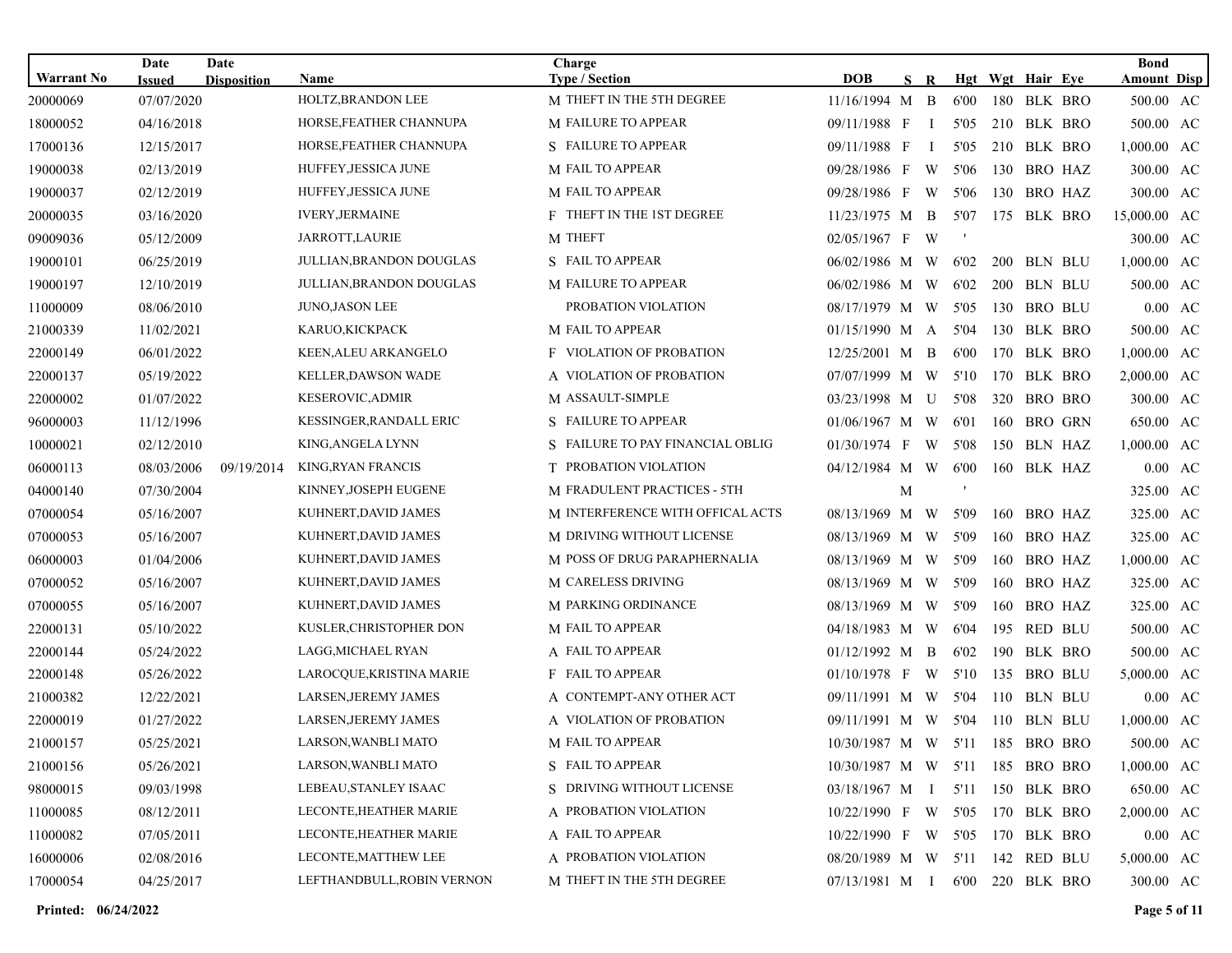| <b>Warrant No</b> | Date                        | Date               | Name                        | Charge<br><b>Type / Section</b>         | <b>DOB</b>                      | S R          |      |     | Hgt Wgt Hair Eye | <b>Bond</b><br><b>Amount Disp</b> |                   |
|-------------------|-----------------------------|--------------------|-----------------------------|-----------------------------------------|---------------------------------|--------------|------|-----|------------------|-----------------------------------|-------------------|
| 22000009          | <b>Issued</b><br>01/11/2022 | <b>Disposition</b> | LEMON, MICHALE GENE         | A VIOLATION OF PROBATION                | 08/26/1991 M W                  |              | 5'07 |     | 210 BRO BRO      | 1,000.00 AC                       |                   |
| 06000002          | 12/16/2005                  |                    | LENTSCH, ANGELA             | M Theft by Check                        | 11/18/1974 F W                  |              |      |     |                  | 325.00 AC                         |                   |
| 05000173          | 11/30/2005                  |                    | LENTSCH, KELLY              | M Theft by Check                        | 09/20/1974 M U                  |              |      |     |                  | 650.00 AC                         |                   |
| 17000011          | 01/27/2017                  |                    | LINCOLN, SASHA RAE          | S FAILURE TO APPEAR                     | 09/12/1989 F                    | $\mathbf{I}$ | 5'07 |     | 170 BLK BRO      | 1,000.00 AC                       |                   |
| 15000006          | 01/08/2015                  |                    | LIND, ARTHUR PAUL           | S CONTEMPT OF COURT                     | 10/03/1970 M W                  |              | 6'00 |     | 150 BRO BLU      |                                   | $0.00$ AC         |
| 12000026          | 03/14/2012                  |                    | LITTLE, PATRICK EUGENE      | A HARASSMENT 1ST DEGREE - AGG           | 03/01/1964 M W                  |              |      |     |                  | 2,000.00 AC                       |                   |
| 05000069          | 06/06/2005                  |                    | LIZOTTE, NICOLE CHERE       | S FAILURE TO PAY FINANCIAL OBLIG        | $06/07/1982$ F                  | W            | 5'05 | 145 | BLN GRN          | 1,950.00 AC                       |                   |
| 22000103          | 04/12/2022                  |                    | LONG, AUTUMN EVE RAYANN     | O VIOLATION OF PROBATION                | $10/28/2000$ F                  | W            | 5'05 | 130 | BRO GRN          | 1,000.00 AC                       |                   |
| 20000044          | 04/14/2020                  |                    | LOPEZ-GARCIA, DENILSON JOSE | M FAILURE TO APPEAR                     | 04/25/1999 M W                  |              | 5'02 |     | 115 BLK BRO      | 500.00 AC                         |                   |
| 20000043          | 04/14/2020                  |                    | LOPEZ-GARCIA, DENILSON JOSE | <b>M FAILURE TO APPEAR</b>              | 04/25/1999 M W                  |              | 5'02 | 115 | BLK BRO          | 500.00 AC                         |                   |
| 20000042          | 04/14/2020                  |                    | LOPEZ-GARCIA, DENILSON JOSE | <b>M FAILURE TO APPEAR</b>              | 04/25/1999 M W                  |              | 5'02 |     | 115 BLK BRO      | 500.00 AC                         |                   |
| 20000041          | 04/14/2020                  |                    | LOPEZ-GARCIA, DENILSON JOSE | M FAILURE TO APPEAR                     | 04/25/1999 M W                  |              | 5'02 | 115 | BLK BRO          | 500.00 AC                         |                   |
| 22000054          | 03/08/2022                  |                    | MAEYAERT, CHARYL RAE        | M THEFT 5TH DEGREE<\$300                | 06/22/1968 F W                  |              | 5'04 |     | 300 BLK BLU      | 300.00 AC                         |                   |
| 98000016          | 09/04/1998                  |                    | MALLOY, SCOTT MITCHELL      | S FAILURE TO APPEAR                     | 08/14/1964 M W                  |              | 5'06 | 148 | BRO GRN          | 400.00 AC                         |                   |
| 10000133          | 11/09/2010                  |                    | MARK, SCOTT ALAN            | M FAILURE TO APPEAR                     | 05/25/1965 M W                  |              |      |     |                  | 300.00 AC                         |                   |
| 19000059          | 03/08/2019                  |                    | MARTIN, MARGARETTE JOHANNE  | S PROBATION VIOLATION                   | 07/07/1974 F                    | W            | 5'02 | 190 | <b>BRO BLU</b>   | 2,500.00 AC                       |                   |
| 19000058          | 03/11/2019                  |                    | MARTIN, MARGARETTE JOHANNE  | A PROBATION VIOLATION                   | 07/07/1974 F                    | W            | 5'02 | 190 | <b>BRO BLU</b>   | $1,000.00$ AC                     |                   |
| 19000040          | 02/13/2019                  |                    | MARTINEZ RUIZ, SEVERIANO    | M FAIL TO APPEAR                        | 11/08/1996 M W                  |              | 5'04 | 138 | BLK BRO          | 2,000.00 AC                       |                   |
| 18000171          | 12/24/2018                  |                    | MARTINEZ RUIZ, SEVERIANO    | S FAIL TO APPEAR                        | 11/08/1996 M W                  |              | 5'04 | 138 | BLK BRO          | 5,000.00 AC                       |                   |
| 19000039          | 02/13/2019                  |                    | MARTINEZ RUIZ, SEVERIANO    | M FAIL TO APPEAR                        | 11/08/1996 M W                  |              | 5'04 |     | 138 BLK BRO      | 2,000.00 AC                       |                   |
| 22000008          | 01/11/2022                  |                    | MARTINEZ,CESAR              | M FAIL TO APPEAR                        | 04/19/1986 M W                  |              | 5'07 | 210 | <b>BLK BRO</b>   | 300.00 AC                         |                   |
| 22000007          | 01/11/2022                  |                    | <b>MARTINEZ,CESAR</b>       | M FAIL TO APPEAR                        | 04/19/1986 M W                  |              | 5'07 |     | 210 BLK BRO      | 300.00 AC                         |                   |
| 21000047          | 02/24/2021                  |                    | MARTINEZ, WILSON ORELLANA   | M FAILURE TO MAINTAIN CONTROL           | 12/31/2000 M W                  |              | 5'00 | 110 | BLK BRO          | 300.00 AC                         |                   |
| 21000046          | 02/24/2021                  |                    | MARTINEZ, WILSON ORELLANA   | M PROVIDE PROOF FINANCIAL LIABIL        | 12/31/2000 M W                  |              | 5'00 |     | 110 BLK BRO      | 300.00 AC                         |                   |
| 21000045          | 02/24/2021                  |                    | MARTINEZ, WILSON ORELLANA   | <b>M NO VALID DRIVERS LICENSE</b>       | $12/31/2000$ M W                |              | 5'00 | 110 | BLK BRO          | 300.00 AC                         |                   |
| 21000044          | 02/24/2021                  |                    | MARTINEZ, WILSON ORELLANA   | S OWI-1ST OFFENSE                       | 12/31/2000 M W                  |              | 5'00 | 110 | BLK BRO          | 1,000.00 AC                       |                   |
| 17000068          | 06/23/2017                  |                    | MASON, JAMES CODY JACK      | A CONTEMPT OF COURT                     | 10/03/1990 M W                  |              | 5'07 | 150 | <b>BRO BRO</b>   |                                   | $0.00 \text{ AC}$ |
| 13000093          | 07/15/2013                  |                    | MAYNARD, JEREMY MONROE      | A FAILURE TO APPEAR                     | 08/16/1985 M W                  |              | 6'01 | 180 | <b>BRO BLU</b>   | 1,000.00 AC                       |                   |
| 15000001          | 12/31/2014                  |                    | MCCRAW, JEREMIAH MATTHEW    | M VIOLATION OF PROTECTION ORDER         | 11/23/1985 M W 6'02 200 BRO BLU |              |      |     |                  | 500.00 AC                         |                   |
| 14000074          | 09/12/2014                  |                    | MCCRAW, JEREMIAH MATTHEW    | S FAILURE TO APPEAR                     | $11/23/1985$ M W 6'02           |              |      |     | 200 BRO BLU      | $1,000.00$ AC                     |                   |
| 21000187          | 06/22/2021                  |                    | MCDERMOTT, KRUZ ALLEN       | I DRIVING UNDER SUSPENSION              | 09/09/1991 M W 6'00 215 BLK BLU |              |      |     |                  | 300.00 AC                         |                   |
| 21000093          | 03/31/2021                  |                    | MCDERMOTT, KRUZ ALLEN       | F FAIL TO APPEAR                        | 09/09/1991 M W 6'00             |              |      |     | 215 BLK BLU      | 5,000.00 AC                       |                   |
| 21000188          | 06/22/2021                  |                    | MCDERMOTT, KRUZ ALLEN       | <b>I FRAUDULENT USE OF REGISTRATION</b> | 09/09/1991 M W 6'00             |              |      |     | 215 BLK BLU      | 300.00 AC                         |                   |
| 20000133          | 10/23/2020                  |                    | <b>MEDINA,EJ</b>            | <b>F PROBATION VIOLATION</b>            | 08/19/1994 M W 5'02             |              |      |     | 155 BLK BRO      | 2,500.00 AC                       |                   |
| 21000321          | 10/22/2021                  |                    | METCALF, SANTAVION          | F VIOLATION OF PROBATION                | 10/18/2001 M B 6'00 190 BLK BRO |              |      |     |                  |                                   | $0.00 \text{ AC}$ |

**Printed: 06/24/2022 Page 6 of 11**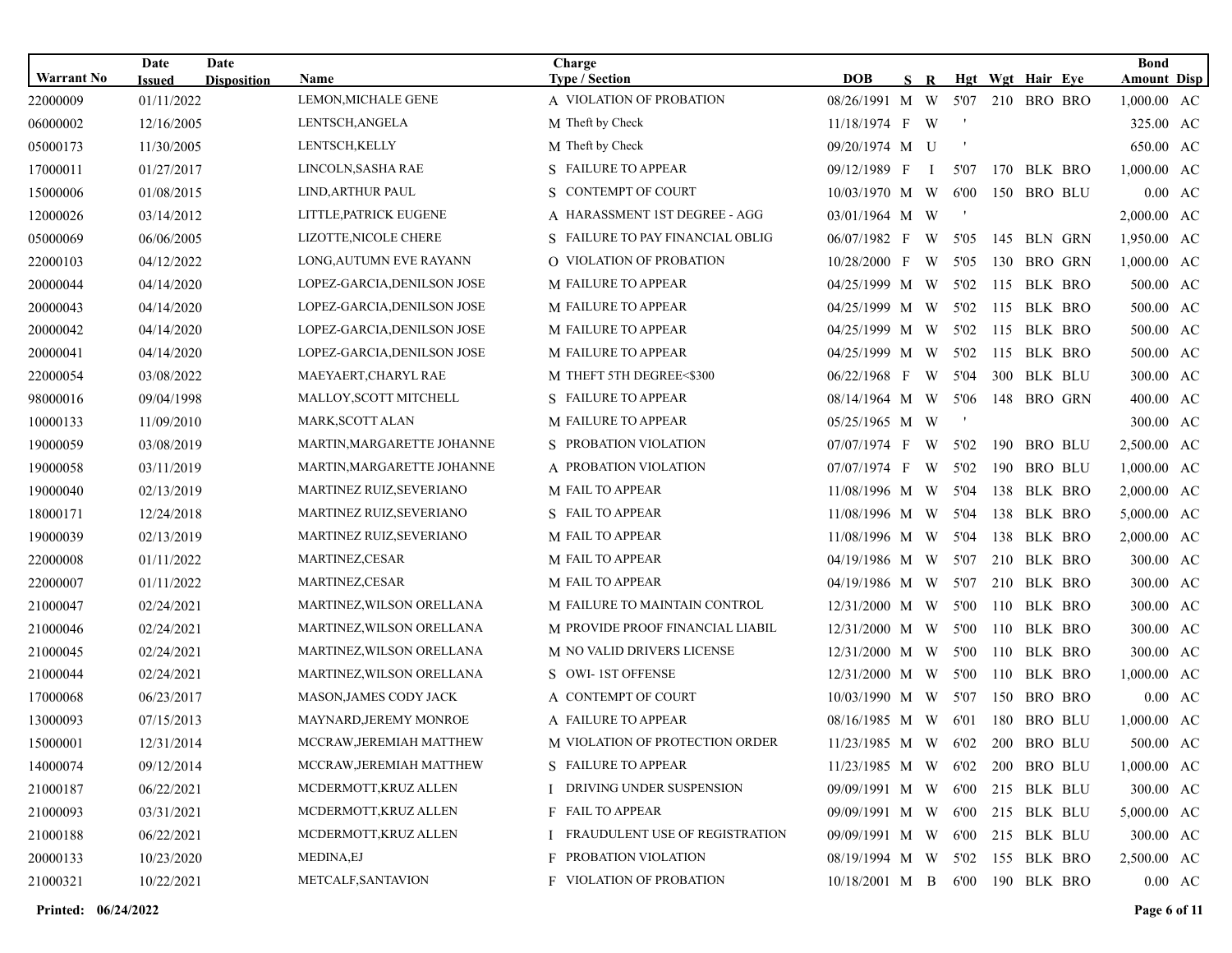|                   | Date          | Date               |                                 | Charge                            |                                 |     |   |                          |     |                  | <b>Bond</b>        |         |
|-------------------|---------------|--------------------|---------------------------------|-----------------------------------|---------------------------------|-----|---|--------------------------|-----|------------------|--------------------|---------|
| <b>Warrant No</b> | <b>Issued</b> | <b>Disposition</b> | <b>Name</b>                     | <b>Type / Section</b>             | <b>DOB</b>                      | S R |   |                          |     | Hgt Wgt Hair Eye | <b>Amount Disp</b> |         |
| 08080132          | 10/13/2008    |                    | MOE, JUSTIN CHRISTOPHER         | T MITTIMUS                        | 10/28/1980 M W                  |     |   | 5'11                     |     | 200 BLK BRO      |                    | 0.00 AC |
| 14000038          | 06/12/2014    |                    | <b>MOEN, SHERRY BERNICE</b>     | S THEFT IN THE 4TH DEGREE         | 11/22/1974 F W                  |     |   | 5'04                     |     | 160 BRO BLU      | 1,500.00 AC        |         |
| 21000211          | 07/09/2021    |                    | MONAGHAN, RYAN EDWARD           | S FAIL TO APPEAR                  | 10/02/1989 M W                  |     |   | 6'00                     | 200 | BLK BRO          | 300.00 AC          |         |
| 21000210          | 07/09/2021    |                    | MONAGHAN,RYAN EDWARD            | S FAIL TO APPEAR                  | 10/02/1989 M W                  |     |   | 6'00                     | 200 | BLK BRO          | 300.00 AC          |         |
| 20000087          | 08/05/2020    |                    | MONTANEZ BONILLA, CARLOS YAVIEL | <b>M FAILURE TO APPEAR</b>        | 03/29/1992 M W                  |     |   | 5'04                     | 175 | BLK BRO          | 300.00 AC          |         |
| 20000045          | 04/16/2020    |                    | MONTANEZ BONILLA, CARLOS YAVIEL | S FAIL TO APPEAR                  | 03/29/1992 M W                  |     |   | 5'04                     | 175 | BLK BRO          | 1,000.00 AC        |         |
| 21000354          | 11/15/2021    |                    | MORESCO, ETHAN MARTEN           | S VIOLATION OF PROBATION          | 03/17/2002 M W                  |     |   | 5'07                     | 140 | <b>BRO GRN</b>   | 1,000.00 AC        |         |
| 07000094          | 07/17/2007    |                    | <b>MOSS, NICOLE AMBER</b>       | M THEFT IN THE 5TH DEGREE         | 02/19/1980 F W                  |     |   | $\overline{\phantom{a}}$ |     |                  | 325.00 AC          |         |
| 07000080          | 07/03/2007    |                    | <b>MOSS, NICOLE AMBER</b>       | M THEFT IN THE 5TH DEGREE         | 02/19/1980 F W                  |     |   | $\overline{\phantom{a}}$ |     |                  | 325.00 AC          |         |
| 0000006-0152      | 10/31/2006    |                    | <b>MOSS, NICOLE AMBER</b>       | M THEFT IN THE 5TH DEGREE         | $02/19/1980$ F                  |     | W |                          |     |                  | 1,000.00 AC        |         |
| 06000160          | 11/16/2006    |                    | MUCCINO, JOSE ALEJANDRO         | M FAILURE TO PAY FINANCIAL OBLIG  | 05/03/1985 M W                  |     |   | 5'11                     |     | 155 BRO BRO      | 282.00 AC          |         |
| 18000015          | 01/25/2018    |                    | MURPHY, ADAM PATRICK            | S FAILURE TO APPEAR               | 06/21/1988 M W                  |     |   | 5'09                     |     | 135 BRO BLU      | 1,000.00 AC        |         |
| 12000132          | 10/15/2012    |                    | NARANJO-LUTTELL, SHERRY SUE     | <b>M FAILURE TO APPEAR</b>        | 07/15/1969 F W                  |     |   | 5'03                     | 130 | BRO              | 325.00 AC          |         |
| 22000140          | 05/19/2022    | 05/24/2022         | NELSON, KOREY LEE               | S VIOLATION OF PROBATION          | 04/19/1970 M W                  |     |   | 6'03                     | 220 | BLK BRO          | 2,000.00 AC        |         |
| 22000141          | 05/19/2022    | 05/24/2022         | NELSON, KOREY LEE               | O VIOLATION OF PROBATION          | 04/19/1970 M W                  |     |   | 6'03                     | 220 | <b>BLK BRO</b>   | 2,000.00 AC        |         |
| 03003064          | 05/13/2003    |                    | NOFSINGER, LONNIE RAY           | S FAILURE TO PAY FINANCIAL OBLIG  | 06/16/1970 M                    |     |   |                          |     |                  | 1,950.00 AC        |         |
| 19000119          | 07/24/2019    |                    | NORRIS, SHERRIE RAE             | <b>M FAILURE TO APPEAR</b>        | $10/12/1951$ F W                |     |   | 5'06                     | 250 | <b>BLU</b>       | 300.00 AC          |         |
| 17000085          | 08/08/2017    |                    | OJULUWAYO, AKIN KHRIS MALIK     | M FAILURE TO APPEAR               | 07/14/1998 M B                  |     |   | 6'01                     | 225 | BLK BRO          | 300.00 AC          |         |
| 17000086          | 08/08/2017    |                    | OJULUWAYO,AKIN KHRIS MALIK      | <b>M FAILURE TO APPEAR</b>        | 07/14/1998 M B                  |     |   | 6'01                     | 225 | BLK BRO          | 300.00 AC          |         |
| 18000054          | 05/10/2018    |                    | OLEYO, JOHN DODO                | F OWI-3RD OFFENSE                 | 01/01/1981 M B                  |     |   | 6'01                     | 180 | BLK BRO          | 5,000.00 AC        |         |
| 21000172          | 06/09/2021    |                    | OLSON, AMANDA LEA               | M FAIL TO APPEAR                  | 08/30/1980 F W                  |     |   | 5'06                     | 125 | BRO HAZ          | 300.00 AC          |         |
| 21000103          | 04/16/2021    |                    | OLSON,AMANDA LEA                | S FAIL TO APPEAR                  | 08/30/1980 F W                  |     |   | 5'06                     |     | 125 BRO HAZ      | 1,000.00 AC        |         |
| 01000024          | 04/13/2001    |                    | <b>OLSON, BILL JOSEPH</b>       | S FAILURE TO APPEAR               | 04/08/1960 M W                  |     |   | 5'09                     | 185 | BLK BRO          | 650.00 AC          |         |
| 02000118          | 05/13/2002    |                    | OLSON, MICHAEL ALLEN JR         | S FAILURE TO APPEAR               | 09/04/1973 M W                  |     |   | 5'09                     |     | 155 BLN BLU      | 1,950.00 AC        |         |
| 04000007          | 01/13/2004    |                    | OLVERA, ARTURO                  | M FAILURE TO PAY FINANCIAL OBLIG  | 12/17/1973                      |     |   | 0'00                     |     |                  | 1,950.00 AC        |         |
| 21021275          | 09/15/2021    |                    | ONESTAR, XANDER CHARLETON       | S FAIL TO APPEAR                  | 08/07/1990 M I                  |     |   | 5'11                     |     | 150 BLK BRO      | $0.00 \text{ AC}$  |         |
| 20000125          | 10/13/2020    |                    | ORNELAS, MICHELLA L             | F BURGLARY 3RD DEGREE             | 01/01/1988 F                    |     |   | 5'05                     | 172 |                  | 5,000.00 AC        |         |
| 19000054          | 03/01/2019    |                    | OROZCO, ANDREW JASPER           | <b>M FAILURE TO APPEAR</b>        | 08/04/1997 M W                  |     |   | 5'06                     | 200 | BLK BRO          | 300.00 AC          |         |
| 18000152          | 11/13/2018    |                    | OROZCO, ANDREW JASPER           | S FAIL TO APPEAR                  | 08/04/1997 M W 5'06 200 BLK BRO |     |   |                          |     |                  | 2,500.00 AC        |         |
| 18000107          | 07/24/2018    |                    | ORTEGA, REYNALDO JOSEPH JR      | M FAILURE TO APPEAR               | 07/05/1985 M W 5'07             |     |   |                          |     | 125 BRO BRO      | 1,000.00 AC        |         |
| 18000106          | 07/24/2018    |                    | ORTEGA, REYNALDO JOSEPH JR      | <b>M FAILURE TO APPEAR</b>        | 07/05/1985 M W 5'07             |     |   |                          |     | 125 BRO BRO      | 1,000.00 AC        |         |
| 18000085          | 06/22/2018    |                    | PALMER, BETH LYNN               | S VIOLATION OF PROBATION          | $11/29/1977$ F I                |     |   | 5'05                     |     | 140 BRO BRO      | 1,000.00 AC        |         |
| 01000027          | 02/09/2001    |                    | PEDERSON, DALLAS EUGENE         | S FAILURE TO APPEAR               | $11/15/1964$ M W 6'01           |     |   |                          |     | 200 BRO BLU      | 1,950.00 AC        |         |
| 01000026          | 10/22/2001    |                    | PEDERSON, DALLAS EUGENE         | <b>F PROBATION VIOLATION</b>      | $11/15/1964$ M W 6'01           |     |   |                          |     | 200 BRO BLU      | 5,000.00 AC        |         |
| 22000133          | 05/11/2022    |                    | PELTIER, ALISON RAE             | F THEFT 2ND DEGREE>\$1500<\$10000 | 08/27/2003 F I 5'01 90          |     |   |                          |     | BLK BRO          | 5,000.00 AC        |         |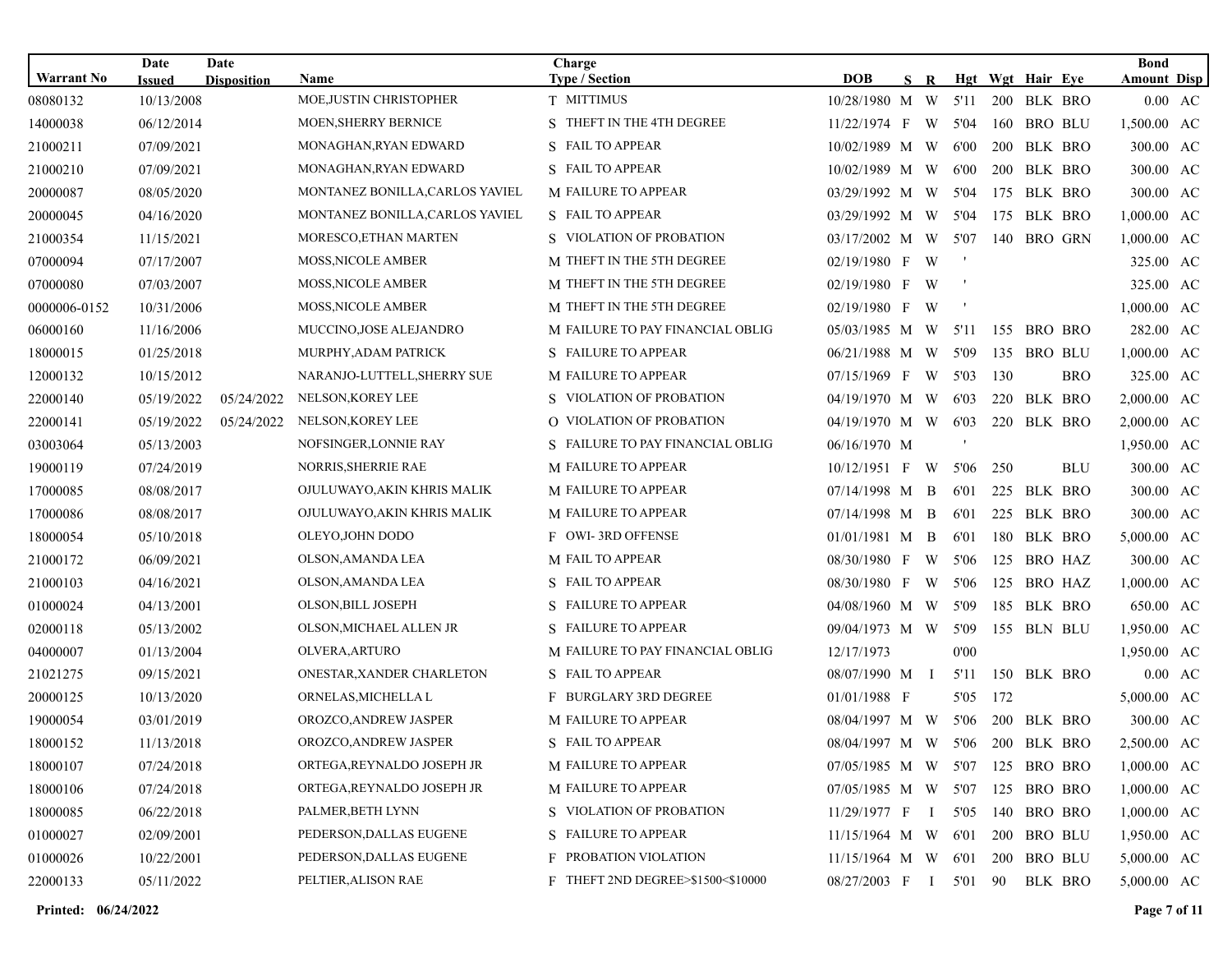| <b>Warrant No</b> | Date                        | Date               |                                   | Charge                                         |                                 |              |              |            |                                    |            | <b>Bond</b>                |                   |
|-------------------|-----------------------------|--------------------|-----------------------------------|------------------------------------------------|---------------------------------|--------------|--------------|------------|------------------------------------|------------|----------------------------|-------------------|
| 07070125          | <b>Issued</b><br>09/06/2007 | <b>Disposition</b> | <b>Name</b><br>PERRY, BECKY MARIE | <b>Type / Section</b><br>T PROBATION VIOLATION | <b>DOB</b><br>01/28/1983 F      | S R<br>W     | 5'03         | 140        | Hgt Wgt Hair Eye<br><b>BRO BRO</b> |            | <b>Amount Disp</b>         | 0.00 AC           |
| 16000028          | 06/27/2016                  |                    | PETERSON, CODY LYNN               | A VIOLATION OF PROBATION                       | 03/28/1988 M W                  |              | 5'07         |            | 170 BLK BLU                        |            |                            | $0.00 \text{ AC}$ |
| 16000058          | 09/27/2016                  |                    | PICK, RUSSELL DAROLD              | A DOMESTIC ABUSE ASSAULT 2ND-3RD               | 09/29/1974 M W                  |              | 5'11         | 175        | <b>BRO BLU</b>                     |            | 2,000.00 AC                |                   |
|                   | 01/02/2002                  |                    | POLAND, KENNETH ERNEST            | S FAILURE TO APPEAR                            | $01/13/1953$ M W                |              |              |            | <b>BRO BLU</b>                     |            |                            |                   |
| 02000121          | 08/14/2015                  |                    | POTGIETER, TERTIUS                | S PROBATION VIOLATION                          | 05/30/1990 M W                  |              | 5'07<br>6'02 | 235<br>289 | BLK BLU                            |            | 1,950.00 AC<br>1,000.00 AC |                   |
| 15000099          |                             |                    |                                   | M FAILURE TO APPEAR                            |                                 |              |              |            |                                    |            |                            |                   |
| 18000169          | 12/11/2018                  |                    | RAMIREZ,ELVIN RAMON               |                                                | 01/19/1998 M W                  |              | 5'09         | 155        | BLK BRO                            |            | 300.00 AC                  |                   |
| 17000080          | 08/02/2017                  |                    | RAMOS, JUAN                       | M PROVIDE PROOF FINANCIAL LIABIL               | 05/03/1997 M W                  |              | 5'04         | 115        | BLK BRO                            |            | 1,000.00 AC                |                   |
| 17000050          | 04/13/2017                  |                    | RAMOS, JUAN                       | S FAILURE TO APPEAR                            | 05/03/1997 M W                  |              | 5'04         | 115        | BLK BRO                            |            | 1,000.00 AC                |                   |
| 19000046          | 02/25/2019                  |                    | REED, JASON LYNN                  | S FAIL TO APPEAR                               | 09/06/1974 M W                  |              | 5'08         | 175        | <b>BRO BLU</b>                     |            |                            | $0.00 \text{ AC}$ |
| 21000050          | 03/04/2021                  |                    | RIVERA, AXEL EXTID                | S FAIL TO APPEAR                               | 02/05/1994 M W                  |              | 5'10         | 190        | BLK BRO                            |            | 2,000.00 AC                |                   |
| 21000280          | 09/14/2021                  |                    | RIVERA, ROBERTO                   | S VIOLATION OF PROBATION                       | 08/04/1983 M I                  |              | 6'00         | <b>200</b> | BLK BRO                            |            | 5,000.00 AC                |                   |
| 14000101          | 11/21/2014                  |                    | ROBERTS, CASEY ALEX               | <b>F</b> FAILURE TO APPEAR                     | $02/03/1977$ M W                |              | 6'02         | <b>200</b> | BRO HAZ                            |            | 5,000.00 AC                |                   |
| 20000061          | 06/19/2020                  |                    | ROBERTSON, RYAN CHRISTOPHER       | M TRESPASS                                     | $01/17/1979$ M W                |              | 6'03         | 185        | <b>BRO BLU</b>                     |            | 300.00 AC                  |                   |
| 20000060          | 06/19/2020                  |                    | ROBERTSON, RYAN CHRISTOPHER       | M THEFT IN THE 5TH DEGREE                      | $01/17/1979$ M W                |              | 6'03         | 185        | <b>BRO BLU</b>                     |            | 300.00 AC                  |                   |
| 20000070          | 07/07/2020                  |                    | ROBERTSON, RYAN CHRISTOPHER       | M OPEN CONTAINER-PASSNGR-21+YOA                | 01/17/1979 M W                  |              | 6'03         | 185        | <b>BRO BLU</b>                     |            | 300.00 AC                  |                   |
| 09000092          | 10/16/2009                  |                    | ROETTER, ARIC RANDAL              | M FAILURE TO APPEAR                            | 02/13/1988 M W                  |              | 5'10         | 210        |                                    | <b>BLU</b> | 350.00 AC                  |                   |
| 10000117          | 09/24/2010                  |                    | ROLFE, LORI SUZANNE               | M THEFT IN THE 5TH DEGREE                      | 05/04/1970 F W                  |              |              |            |                                    |            | 300.00 AC                  |                   |
| 08080127          | 10/01/2008                  |                    | ROMAKER, JOSEPH RALPH             | T CONTEMPT OF COURT                            | 06/22/1977 M W                  |              | 6'02         | 230        | <b>BRO BLU</b>                     |            |                            | $0.00 \text{ AC}$ |
| 07000158          | 10/29/2007                  |                    | ROUBIDEAUX, WEST HARDEN           | M FAILURE TO PAY FINANCIAL OBLIG               | 04/30/1983 M                    | $\mathbf{I}$ | 5'09         | 230        | BLK BRO                            |            | 1,000.00 AC                |                   |
| 16000002          | 01/14/2016                  |                    | SAENZ, JORGE LUIS JR.             | F CONTEMPT OF COURT                            | 01/27/1989 M W                  |              | 5'06         | 250        | BLK BRO                            |            |                            | $0.00 \text{ AC}$ |
| 21000359          | 11/23/2021                  |                    | SANDERS, STACY LEE                | M FAIL TO APPEAR                               | 07/15/1976 M W                  |              | 6'00         | 285        | BRO BRO                            |            | 500.00 AC                  |                   |
| 21000290          | 09/28/2021                  |                    | SANFORD, SHAWN ELLEN              | S FAIL TO APPEAR                               | 02/24/1975 F W                  |              | 5'05         |            | 130 BLN BLU                        |            | 1,000.00 AC                |                   |
| 21000298          | 10/12/2021                  |                    | SANFORD, SHAWN ELLEN              | M FAIL TO APPEAR                               | $02/24/1975$ F                  | W            | 5'05         |            | 130 BLN BLU                        |            | 500.00 AC                  |                   |
| 10000148          | 12/28/2010                  |                    | SCHLOTTE, LONNIE                  | M THEFT IN THE 5TH DEGREE                      | 11/19/1966 M W                  |              | - 1          |            |                                    |            | 1,500.00 AC                |                   |
| 18000057          | 05/15/2018                  |                    | <b>SCHULZE, ARIEL</b>             | <b>M FAILURE TO APPEAR</b>                     | 05/28/1986 F                    | W            | 5'06         | 165        |                                    | BRO        | 500.00 AC                  |                   |
| 20000034          | 03/10/2020                  |                    | <b>SELDERS, DAMION BRYAN</b>      | <b>M FAILURE TO APPEAR</b>                     | 09/22/1988 M W                  |              | 5'09         |            | 210 BLN BRO                        |            | 500.00 AC                  |                   |
| 07000046          | 04/20/2007                  |                    | SHARP, GARY ROBERT                | S PROBATION VIOLATION                          | 08/18/1965 M W                  |              | 5'07         | 155        | <b>BRO BRO</b>                     |            | 2,000.00 AC                |                   |
| 10000041          | 03/29/2010                  |                    | <b>SHRIVER, MANDY RAE</b>         | S FAILURE TO APPEAR                            | 11/26/1989 F W                  |              | 5'03         |            | 157 BRO BRO                        |            | 2,000.00 AC                |                   |
| 07000156          | 10/29/2007                  |                    | SHUMWAY, CHRISTOPHER ALLEN        | M FAILURE TO PAY FINANCIAL OBLIG               | 05/20/1968 M W 5'07 155 BRO HAZ |              |              |            |                                    |            | 1,000.00 AC                |                   |
| 20000038          | 03/24/2020                  |                    | SIGRO, CHARLES EUGENE             | M FAIL TO APPEAR                               | 02/24/1959 M W 5'09             |              |              |            | 170 BRO BLU                        |            | 500.00 AC                  |                   |
| 20000037          | 03/24/2020                  |                    | <b>SIGRO, CHARLES EUGENE</b>      | S FAIL TO APPEAR                               | 02/24/1959 M W 5'09             |              |              |            | 170 BRO BLU                        |            | 500.00 AC                  |                   |
| 16000078          | 12/21/2016                  |                    | SKINNER, MARTIN W                 | M THEFT IN THE 5TH DEGREE                      | 07/01/1960 M W                  |              | $\mathbf{r}$ |            |                                    |            | 300.00 AC                  |                   |
| 05000121          | 08/25/2005                  |                    | SKINNER, MICHAEL LYNN             | M ASSAULT                                      | 05/03/1972 M W 6'01             |              |              |            | 180 BLN BLU                        |            |                            | $0.00 \text{ AC}$ |
| 15000118          | 09/24/2015                  |                    | SMITH, KHIRY RASHAAD              | M RECKLESS DRIVING                             | 09/04/1990 M B                  |              | 6'02         | - 16       |                                    |            | 500.00 AC                  |                   |
| 15000117          | 09/24/2015                  |                    | SMITH, KHIRY RASHAAD              | S LEAVING SCENE PI 10-50                       | 09/04/1990 M B                  |              | 6'02 16      |            |                                    |            | 1,000.00 AC                |                   |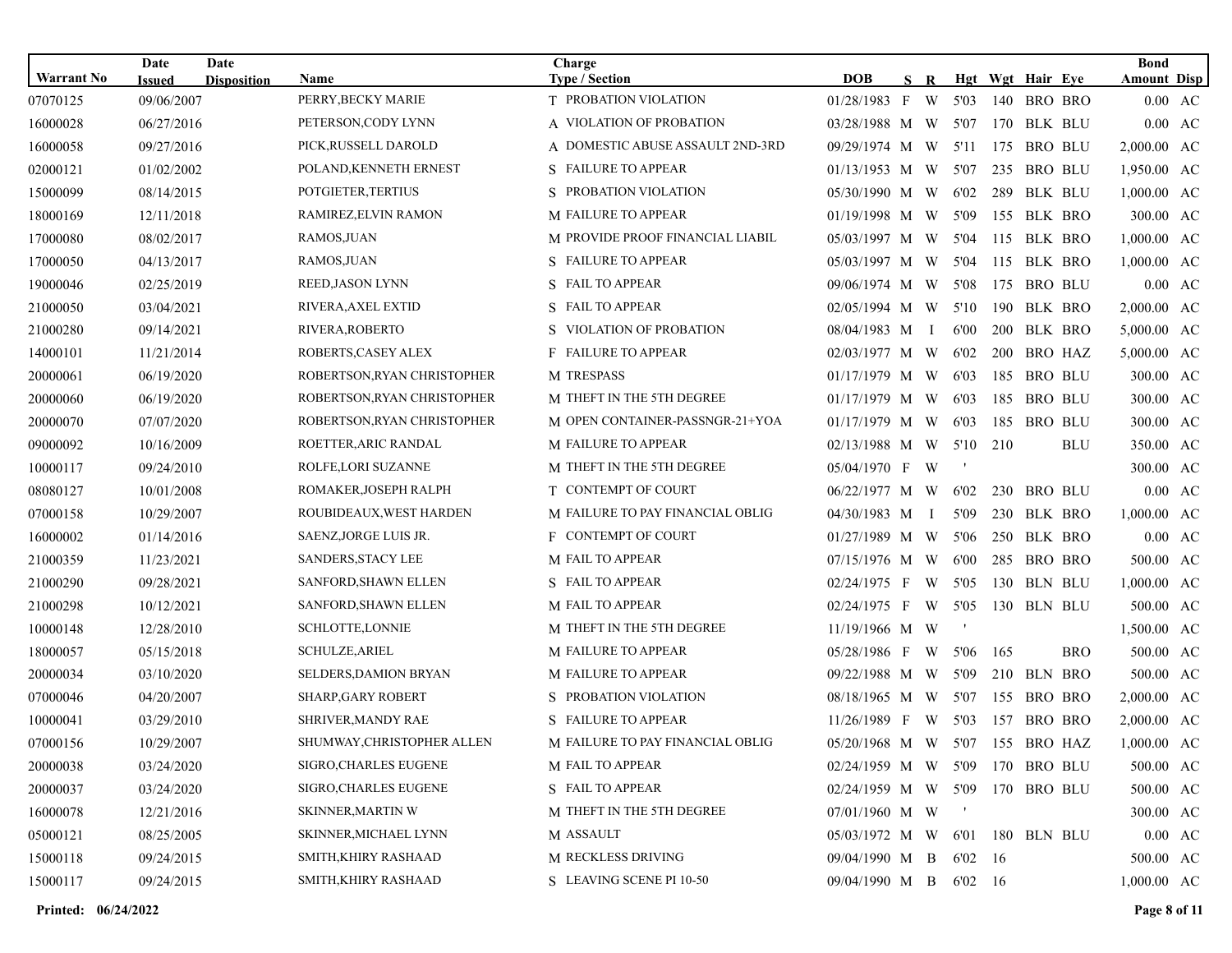| <b>Warrant No</b> | Date<br><b>Issued</b> | Date<br><b>Disposition</b> | Name                           | Charge<br><b>Type / Section</b>  | <b>DOB</b>                      | S R          |      |     | Hgt Wgt Hair Eye | <b>Bond</b><br><b>Amount Disp</b> |                   |
|-------------------|-----------------------|----------------------------|--------------------------------|----------------------------------|---------------------------------|--------------|------|-----|------------------|-----------------------------------|-------------------|
| 21000153          | 05/24/2021            |                            | <b>SMITH,LEVI OWEN</b>         | M PUBLIC INTOX-SCHOOL, ETC       | 06/07/1988 M W                  |              | 6'00 | 230 | BRO BRO          | 300.00 AC                         |                   |
| 18000027          | 02/27/2018            |                            | SMITHAM, MATTHEW AARON         | M POSS OF DRUG PARAPHERNALIA     | 05/04/1992 M W                  |              | 5'09 | 140 | <b>BRO BLU</b>   | 300.00 AC                         |                   |
| 18000026          | 02/27/2018            |                            | SMITHAM, MATTHEW AARON         | S POSS CTRL SUBST-MARIJUANA 1ST  | 05/04/1992 M W                  |              | 5'09 | 140 | <b>BRO BLU</b>   | 1,000.00 AC                       |                   |
| 20000095          | 08/18/2020            |                            | SNYDERS, GARY FRANCIS          | S THEFT IN THE 4TH DEGREE        | 04/23/1953 M W                  |              | 5'11 | 190 | GRY BRO          | 2,000.00 AC                       |                   |
| 11000021          | 03/23/2011            |                            | SOLEM, BRIAN CARL              | <b>M FAILURE TO APPEAR</b>       | 06/20/1986 M W                  |              | 6'02 | 165 | BRO HAZ          | 1,000.00 AC                       |                   |
| 21000111          | 04/27/2021            |                            | SOLIS, JIMMY                   | M FAIL TO APPEAR                 | 12/08/1984 M W                  |              | 5'05 | 140 | BLK BRO          | 300.00 AC                         |                   |
| 22000150          | 06/06/2022            |                            | SONGER, BRIANNA MARIE          | <b>F</b> VIOLATION OF PROBATION  | 03/25/1993 F                    | $\bf{I}$     | 5'09 | 230 | BRO BRO          | 5,000.00 AC                       |                   |
| 22000044          | 02/24/2022            |                            | STAHL, MATTHEW STEVEN          | S VIOLATION OF PROBATION         | 08/09/1984 M W                  |              | 6'01 | 220 | <b>BAL BLU</b>   | 1,000.00 AC                       |                   |
| 01000031          | 09/24/2001            |                            | STAUB, WILLIAM AARON           | S PROBATION VIOLATION            | 03/25/1962 M W                  |              | 5'03 | 130 | <b>BRO GRN</b>   | 1,000.00 AC                       |                   |
| 01000030          | 08/14/2001            |                            | STAUB, WILLIAM AARON           | S FAILURE TO APPEAR              | 03/25/1962 M W                  |              | 5'03 | 130 | <b>BRO GRN</b>   | 1,950.00 AC                       |                   |
| 19000199          | 12/10/2019            |                            | STECKSTOR, ERIC JOHN           | <b>M FAILURE TO APPEAR</b>       | 06/05/1974 M W                  |              | 5'11 |     | 250 BRO BRO      | 500.00 AC                         |                   |
| 19000127          | 08/06/2019            |                            | STECKSTOR, ERIC JOHN           | S FAIL TO APPEAR                 | $06/05/1974$ M W                |              | 5'11 | 250 | BRO BRO          | 2,000.00 AC                       |                   |
| 19000198          | 12/10/2019            |                            | STECKSTOR, ERIC JOHN           | <b>M FAILURE TO APPEAR</b>       | 06/05/1974 M W 5'11             |              |      |     | 250 BRO BRO      | 500.00 AC                         |                   |
| 19000202          | 12/10/2019            |                            | STECKSTOR, ERIC JOHN           | M FAILURE TO APPEAR              | 06/05/1974 M W                  |              | 5'11 | 250 | <b>BRO BRO</b>   | 500.00 AC                         |                   |
| 19000126          | 08/06/2019            |                            | STECKSTOR, ERIC JOHN           | S FAIL TO APPEAR                 | 06/05/1974 M W                  |              | 5'11 | 250 | BRO BRO          | 2,000.00 AC                       |                   |
| 19000201          | 12/10/2019            |                            | STECKSTOR, ERIC JOHN           | <b>M FAILURE TO APPEAR</b>       | 06/05/1974 M W                  |              | 5'11 | 250 | BRO BRO          | 500.00 AC                         |                   |
| 19000200          | 12/10/2019            |                            | STECKSTOR, ERIC JOHN           | <b>M FAILURE TO APPEAR</b>       | 06/05/1974 M W                  |              | 5'11 | 250 | BRO BRO          | 500.00 AC                         |                   |
| 20000078          | 07/21/2020            |                            | STROUD, BRYAN LEE              | <b>F</b> FAIL TO APPEAR          | 06/15/1965 M W                  |              | 5'09 | 220 | BRO HAZ          | 5,000.00 AC                       |                   |
| 15000166          | 12/28/2015            |                            | SUDENGA, RUSSELL LEE           | A CONTEMPT OF COURT              | 08/01/1983 M W                  |              | 5'08 | 230 | BLN BLU          |                                   | $0.00 \text{ AC}$ |
| 12000015          | 02/15/2012            |                            | <b>SWANSON, THEODORE SCOTT</b> | M FAILURE TO PAY FINANCIAL OBLIG | 08/20/1976 M W                  |              | 6'02 | 159 | BRO HAZ          | 1,000.00 AC                       |                   |
| 15000039          | 03/03/2015            |                            | TADLO, ANDRES AJUALIP          | A FORGERY                        | 08/24/1985 M W                  |              | 5'02 | 150 | BLK BRO          | 2,000.00 AC                       |                   |
| 21000245          | 08/05/2021            |                            | TAVARES, JOHNNY LEVI           | A VIOLATION OF PROBATION         | 02/18/1983 M W                  |              | 6'02 | 240 | <b>BRO BLU</b>   | 2,500.00 AC                       |                   |
| 22000128          | 05/10/2022            |                            | <b>TESFAY, DESTA AREGAY</b>    | M FAIL TO APPEAR                 | $01/01/1998$ M B                |              | 5'08 | 130 | BLK BRO          | 500.00 AC                         |                   |
| 22000130          | 05/10/2022            |                            | TESFAY, DESTA AREGAY           | M FAIL TO APPEAR                 | $01/01/1998$ M B                |              | 5'08 |     | 130 BLK BRO      | 500.00 AC                         |                   |
| 22000129          | 05/10/2022            |                            | <b>TESFAY, DESTA AREGAY</b>    | M FAIL TO APPEAR                 | $01/01/1998$ M B                |              | 5'08 | 130 | BLK BRO          | 500.00 AC                         |                   |
| 21000158          | 05/26/2021            |                            | THAMMAVONGSA,JANA LOUISA       | S FAIL TO APPEAR                 | 01/17/1982 F                    | $\mathbf{I}$ | 5'06 | 130 | BLK BRO          | 1,000.00 AC                       |                   |
| 21000337          | 10/27/2021            |                            | THOMPSON, MICHAEL SCOTT        | S FAIL TO APPEAR                 | 05/09/1971 M W                  |              | 5'09 | 140 | <b>BLN BLU</b>   | 1,000.00 AC                       |                   |
| 21000391          | 12/28/2021            |                            | THOMPSON, MICHAEL SCOTT        | M FAIL TO APPEAR                 | 05/09/1971 M W                  |              | 5'09 | 140 | <b>BLN BLU</b>   | 300.00 AC                         |                   |
| 21000170          | 06/08/2021            | 10/20/2021                 | TIBBETTS, JUDD MOE             | A VIOLATION OF PROBATION         | 07/15/1985 M W 5'09 160 BRO BLU |              |      |     |                  | 2,000.00 AC                       |                   |
| 09009064          | 07/15/2009            |                            | TIMMERMANN,DIXIE LYNN          | M FAILURE TO APPEAR              | 08/21/1977 F W 5'01             |              |      |     | 155 BRO HAZ      | 300.00 AC                         |                   |
| 09009063          | 07/14/2009            |                            | TIMMERMANN, DIXIE LYNN         | M FAILURE TO APPEAR              | 08/21/1977 F W 5'01             |              |      |     | 155 BRO HAZ      | 500.00 AC                         |                   |
| 21000385          | 12/21/2021            |                            | TIN PABLO, ALEXANDER           | S FAIL TO APPEAR                 | 07/23/1998 M W 5'02             |              |      |     | 102 BLK BLK      | 1,000.00 AC                       |                   |
| 19000118          | 07/24/2019            |                            | TINANT, KASI NICHOLE           | M FAILURE TO APPEAR              | 08/18/1982 F W 5'04             |              |      |     | 135 BRO BLU      | 300.00 AC                         |                   |
| 21000338          | 10/27/2021            |                            | TINGLE, MARCENE MARIE          | F FAIL TO APPEAR                 | 09/07/1967 F W 5'05             |              |      |     | 145 BRO BRO      | 5,000.00 AC                       |                   |
| 21000392          | 12/28/2021            |                            | TINGLE, MARCENE MARIE          | M FAIL TO APPEAR                 | 09/07/1967 F W 5'05 145 BRO BRO |              |      |     |                  | 300.00 AC                         |                   |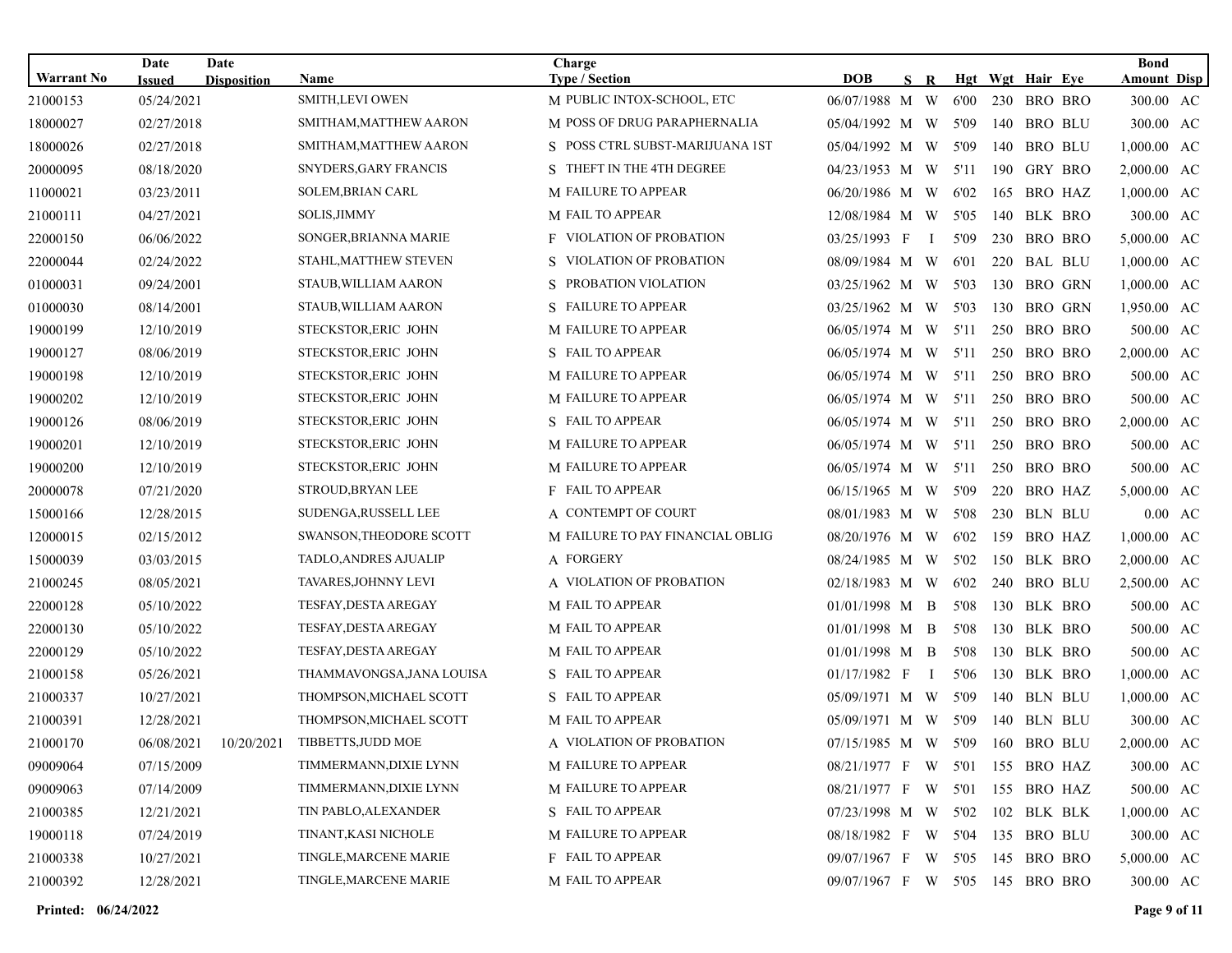| <b>Warrant No</b> | Date<br><b>Issued</b> | Date<br><b>Disposition</b> | Name                          | Charge<br><b>Type / Section</b>         | <b>DOB</b>                      | S R            |      |     | Hgt Wgt Hair Eye |         | <b>Bond</b><br><b>Amount Disp</b> |  |
|-------------------|-----------------------|----------------------------|-------------------------------|-----------------------------------------|---------------------------------|----------------|------|-----|------------------|---------|-----------------------------------|--|
| 09009062          | 07/13/2009            |                            | TRIPLETT, STEVEN LAVERNE      | S FAILURE TO APPEAR                     | 06/08/1966 M W                  |                | 5'11 | 170 | <b>BRO BRO</b>   |         | 1,000.00 AC                       |  |
| 18000029          | 02/27/2018            |                            | TRUJILLO,EMILIANO SALGADO     | M FAILURE TO MAINTAIN CONTROL           | 04/05/1988 M W                  |                | 5'04 | 162 | BLK BRO          |         | 1,000.00 AC                       |  |
| 17000103          | 09/28/2017            |                            | TRUJILLO, EMILIANO SALGADO    | S FAILURE TO APPEAR                     | 04/05/1988 M W                  |                | 5'04 | 162 | BLK BRO          |         | 1,000.00 AC                       |  |
| 18000031          | 02/27/2018            |                            | TRUJILLO, EMILIANO SALGADO    | M PROVIDE PROOF FINANCIAL LIABIL        | 04/05/1988 M W                  |                | 5'04 | 162 | BLK BRO          |         | 1,000.00 AC                       |  |
| 18000030          | 02/27/2018            |                            | TRUJILLO, EMILIANO SALGADO    | M NO VALID DRIVERS LICENSE              | 04/05/1988 M W                  |                | 5'04 |     | 162 BLK BRO      |         | $1,000.00$ AC                     |  |
| 09009012          | 02/25/2009            |                            | TUNHEIM, BRANDON WAYNE        | S FAILURE TO APPEAR                     | 08/27/1988 M W                  |                | 5'09 | 135 | BLN BLU          |         | 2,500.00 AC                       |  |
| 15000159          | 12/08/2015            |                            | TWOEAGLES, FAWN               | <b>M FAILURE TO APPEAR</b>              | 10/27/1980 F                    | $\mathbf{I}$   | 5'07 | 160 | BLK BRO          |         | 300.00 AC                         |  |
| 22000134          | 05/11/2022            |                            | TWOHAWK, ANDRE ALIJAH         | F THEFT 2ND DEGREE>\$1500<\$10000       | 10/30/2003 M                    | $\mathbf{I}$   | 5'04 | 160 |                  | BLK BRO | 5,000.00 AC                       |  |
| 13000056          | 05/10/2013            |                            | VANMAANEN, JEFFREY SCOTT      | A FAILURE TO APPEAR                     | 09/14/1970 M W                  |                | 5'07 |     | 150 BLN BLU      |         | 1,000.00 AC                       |  |
| 22000024          | 02/08/2022            |                            | VANNOORT, AUSTIN TYLER        | S CONTEMPT-RESIST COURT ORDER           | 12/16/1998 M W                  |                | 5'11 | 185 | BLN BLU          |         | $0.00 \text{ AC}$                 |  |
| 15000020          | 01/26/2015            |                            | VASQUEZ MIRANDA, JOSE ALFREDO | <b>F</b> FAILURE TO APPEAR              | 05/27/1971 M W                  |                | 5'04 |     | 130 BLK BRO      |         | 5,000.00 AC                       |  |
| 15000019          | 01/23/2015            |                            | VASQUEZ MIRANDA,JOSE ALFREDO  | S FAILURE TO APPEAR                     | 05/27/1971 M W                  |                | 5'04 | 130 |                  | BLK BRO | $1,000.00$ AC                     |  |
| 22000114          | 04/26/2022            |                            | <b>VLOTHO, JAKE VERNON</b>    | S VIOLATION OF PROBATION                | 12/11/1991 M W 5'11             |                |      |     | 185 BAL BRO      |         | 1,000.00 AC                       |  |
| 01000033          | 08/14/2001            |                            | WALTERS, RYAN CHRISTOPHER     | S FAILURE TO APPEAR                     | 08/03/1982 M W                  |                | 6'01 | 145 | <b>BRO HAZ</b>   |         | 1,950.00 AC                       |  |
| 22000110          | 04/25/2022            |                            | WAUGH,CLAYTON JOHN JR         | S FAIL TO APPEAR                        | 08/22/1989 M                    | $\mathbf{I}$   | 6'00 | 180 | <b>BRO BRO</b>   |         | 1,000.00 AC                       |  |
| 21000228          | 07/28/2021            |                            | WEDDELL, SAGE ALLEN           | M FAIL TO APPEAR                        | 01/26/1998 M W                  |                | 5'07 | 145 |                  | BLK BRO | 500.00 AC                         |  |
| 21000116          | 04/27/2021            |                            | WEIG, BENJAMIN TYLER          | M FAIL TO APPEAR                        | 11/20/1988 M W                  |                | 5'01 | 120 |                  | BRO BRO | 300.00 AC                         |  |
| 21000115          | 04/27/2021            |                            | WEIG, BENJAMIN TYLER          | M FAIL TO APPEAR                        | 11/20/1988 M W                  |                | 5'01 | 120 | <b>BRO BRO</b>   |         | 300.00 AC                         |  |
| 13000065          | 06/04/2013            |                            | WESSELS, TONI YVONNE          | <b>M FAILURE TO APPEAR</b>              | 07/28/1980 F                    | W <sub>\</sub> | 5'01 | 117 |                  | BLN HAZ | 650.00 AC                         |  |
| 21000124          | 05/06/2021            |                            | WHITE, ASHTON REGAN           | M THEFT 5TH DEGREE<\$300                | 06/18/1982 M I                  |                | 6'02 |     | 290 BLK BRO      |         | 500.00 AC                         |  |
| 21000225          | 07/28/2021            |                            | WHITE, ASHTON REGAN           | M FAIL TO APPEAR                        | 06/18/1982 M I                  |                | 6'02 | 290 | BLK BRO          |         | 500.00 AC                         |  |
| 21000123          | 05/06/2021            |                            | WHITE, ASHTON REGAN           | I RECKLESS DRIVING                      | 06/18/1982 M I                  |                | 6'02 | 290 | BLK BRO          |         | 500.00 AC                         |  |
| 21000159          | 05/26/2021            |                            | WHITE, ASHTON REGAN           | S FAIL TO APPEAR                        | $06/18/1982$ M I                |                | 6'02 | 290 |                  | BLK BRO | 1,000.00 AC                       |  |
| 21000227          | 07/28/2021            |                            | WHITE, ASHTON REGAN           | M FAIL TO APPEAR                        | 06/18/1982 M I                  |                | 6'02 |     | 290 BLK BRO      |         | 500.00 AC                         |  |
| 21000125          | 05/06/2021            |                            | WHITE, ASHTON REGAN           | <b>I FAIL TO OBEY TRAFFIC CNTRL DEV</b> | 06/18/1982 M I                  |                | 6'02 | 290 |                  | BLK BRO | 500.00 AC                         |  |
| 21000226          | 07/28/2021            |                            | WHITE, ASHTON REGAN           | M FAIL TO APPEAR                        | 06/18/1982 M I                  |                | 6'02 | 290 | BLK BRO          |         | 500.00 AC                         |  |
| 19000195          | 12/11/2019            |                            | WHITE, KENDRA MICHELLE        | M FAILURE TO APPEAR                     | 08/12/1988 F                    | $\mathbf{B}$   | 5'02 | 135 | BLK BRO          |         | 2,500.00 AC                       |  |
| 22000063          | 03/15/2022            |                            | WHITEEAGLE, JESSE JAMES       | O VIOLATION OF PROBATION                | 02/12/1991 M                    | $\mathbf I$    | 5'11 | 169 | BLK BRO          |         | 1,000.00 AC                       |  |
| 11000051          | 06/01/2011            |                            | <b>WIBBEN.OUINTEN DALE</b>    | S FAILURE TO APPEAR                     | 12/15/1951 M W 6'00 300 BRO BLU |                |      |     |                  |         | 1,000.00 AC                       |  |
| 22000067          | 03/16/2022            |                            | WILLIAMS,BRITTANY DAWN        | S FAIL TO APPEAR                        | 08/13/1989 F W 5'00             |                |      |     | 145 BRO BRO      |         | $1,000.00$ AC                     |  |
| 22000066          | 03/16/2022            |                            | WILLIAMS, BRITTANY DAWN       | F FAIL TO APPEAR                        | 08/13/1989 F W 5'00             |                |      |     | 145 BRO BRO      |         | 5,000.00 AC                       |  |
| 05000135          | 09/28/2005            |                            | WILSON, DESIREE LEE           | M FAILURE TO PAY FINANCIAL OBLIG        | 09/27/1965 F W 5'01             |                |      |     | 130 BRO HAZ      |         | 1,950.00 AC                       |  |
| 21000394          | 12/27/2021            |                            | WOHLERS, CHARLES RICHARD      | M FAIL TO APPEAR                        | 02/02/1989 M W 6'02             |                |      |     | 165 BLK HAZ      |         | 300.00 AC                         |  |
| 21000378          | 12/07/2021            |                            | WOHLERS, CHARLES RICHARD      | S FAIL TO APPEAR                        | 02/02/1989 M W 6'02             |                |      |     | 165 BLK HAZ      |         | 1,000.00 AC                       |  |
| 21000369          | 11/29/2021            |                            | WOLFE FARMER, BRANDY LYNN     | A FAIL TO APPEAR                        | 05/29/1978 F W 5'05             |                |      |     | 140 BLN BLU      |         | 2,000.00 AC                       |  |